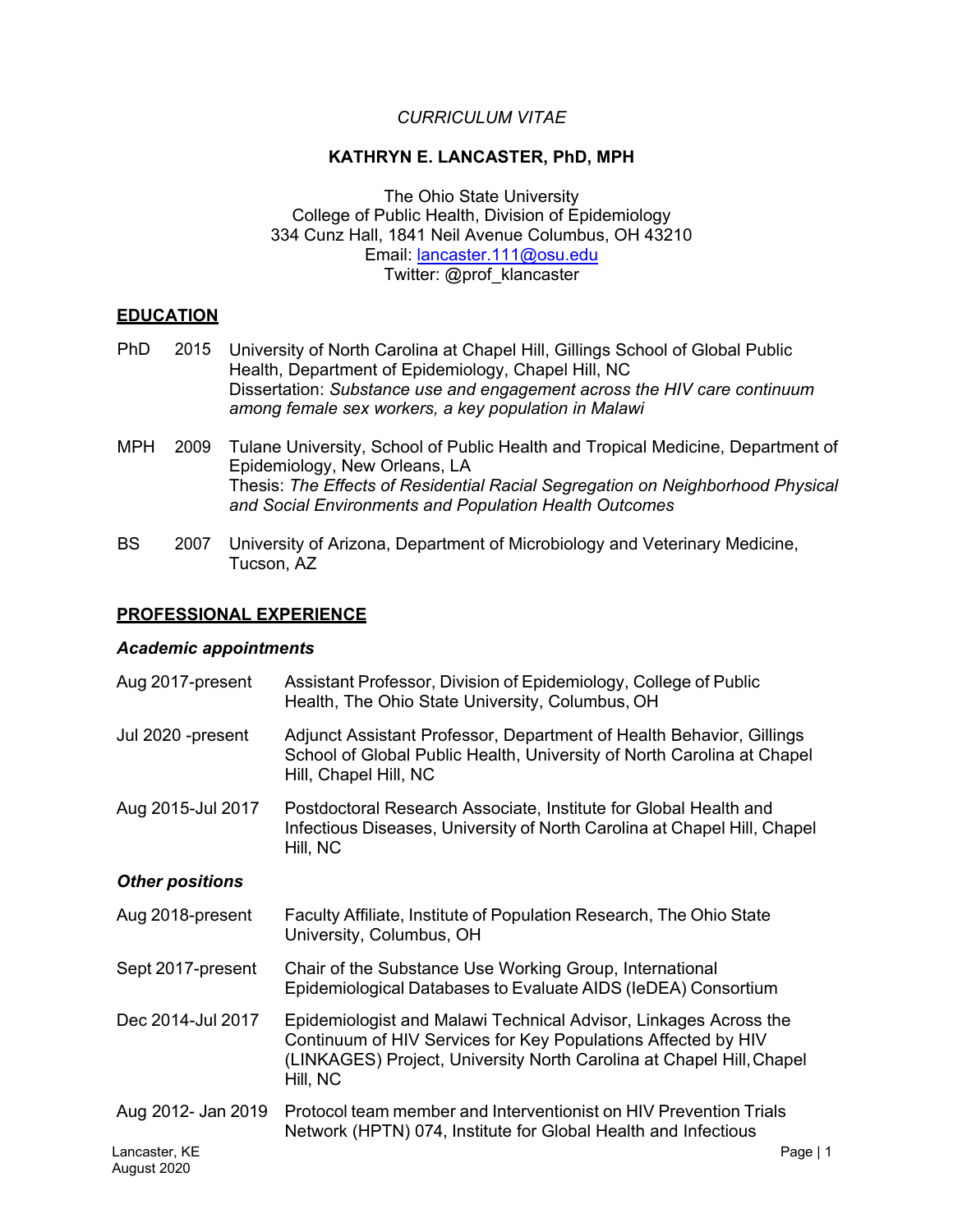Diseases, University of North Carolina, Chapel Hill,NC

- Aug 2014-Jul 2015 Predoctoral Trainee, Training in STDs and HIV Training Grant (T32), Institute for Global Health and Infectious Diseases, University of North Carolina, Chapel Hill, NC
- Aug 2013-Aug 2014 Fogarty Global Health Predoctoral Fellow, UNC Hopkins Morehouse Tulane Fogarty Global Health Fellows Program, University of North Carolina, Chapel Hill, NC
- Aug 2011-Aug 2012 Research Assistant, Department of Epidemiology, Gillings School of Global Public Health, University of North Carolina, Chapel Hill, NC
- Jul 2009-Jul 2011 Global Health Research Fellow, FHI 360, Research Triangle Park,NC
- Jul 2008-Jul 2009 Research Assistant, Tulane University, School of Public Health and Tropical Medicine, Department of Epidemiology, New Orleans,LA
- Nov 2007-Jul 2008 Disease Surveillance Student Assistant, State of Louisiana Office Public Health Infectious Disease Epidemiology, Metairie, LA
- May 2007-Aug 2007 Research Assistant, Universidad Peruana Cayetano Heredia, Lima, Peru, Johns Hopkins Bloomberg School of Public Health, Baltimore, MD
- May 2006-May 2007 Student Research Assistant, Department of Veterinary Science and Microbiology, University of Arizona, Tucson, AZ
- Mar 2005-Sep 2005 Student Research Assistant, Arizona Cancer Center, Universityof Arizona, Tucson, AZ

# **HONORS AND AWARDS**

| 2019-2021 | NIH Loan Repayment Program Award Recipient, National<br>Institute of Drug Abuse |
|-----------|---------------------------------------------------------------------------------|
| 2018      | The American Sexually Transmitted Disease Association                           |
|           | (ASTDA) Awardee for the Career Development Symposium for                        |
|           | <b>Emerging Investigators and Program Leaders</b>                               |
| 2016      | UNC Center for AIDS Research (CFAR) Developmental Award,                        |
|           | P30AI50410                                                                      |
| 2015      | Young Investigator Award, Conference on Retroviruses and Opportunistic          |
|           | Infections                                                                      |
| 2014-2015 | UNC Gillings School of Global Public Health's Dr. Curtis Glenn Southard         |
|           | Award for commitment to working in the mental health field                      |
| 2013-2014 | UJMT Fogarty Global Health Predoctoral fellow, Fogarty International            |
|           | Center, 1R25TW009340                                                            |
| 2012      | UNC Center for Global Initiatives Pre-dissertation Travel Award Recipient       |
| 2011-2012 | Carolina Population Center Predoctoral Trainee                                  |
| 2011      | Faculty of 1000, Current Top 10 Ranking award                                   |
| 2007      | BRAVO! Program Research and Travel Grant Recipient, 5T37MD001427                |
| 2005      | Dean's Honorable Mention, University of Arizona                                 |
|           |                                                                                 |

# **PUBLICATIONS**

*\*denotes advisee or mentee*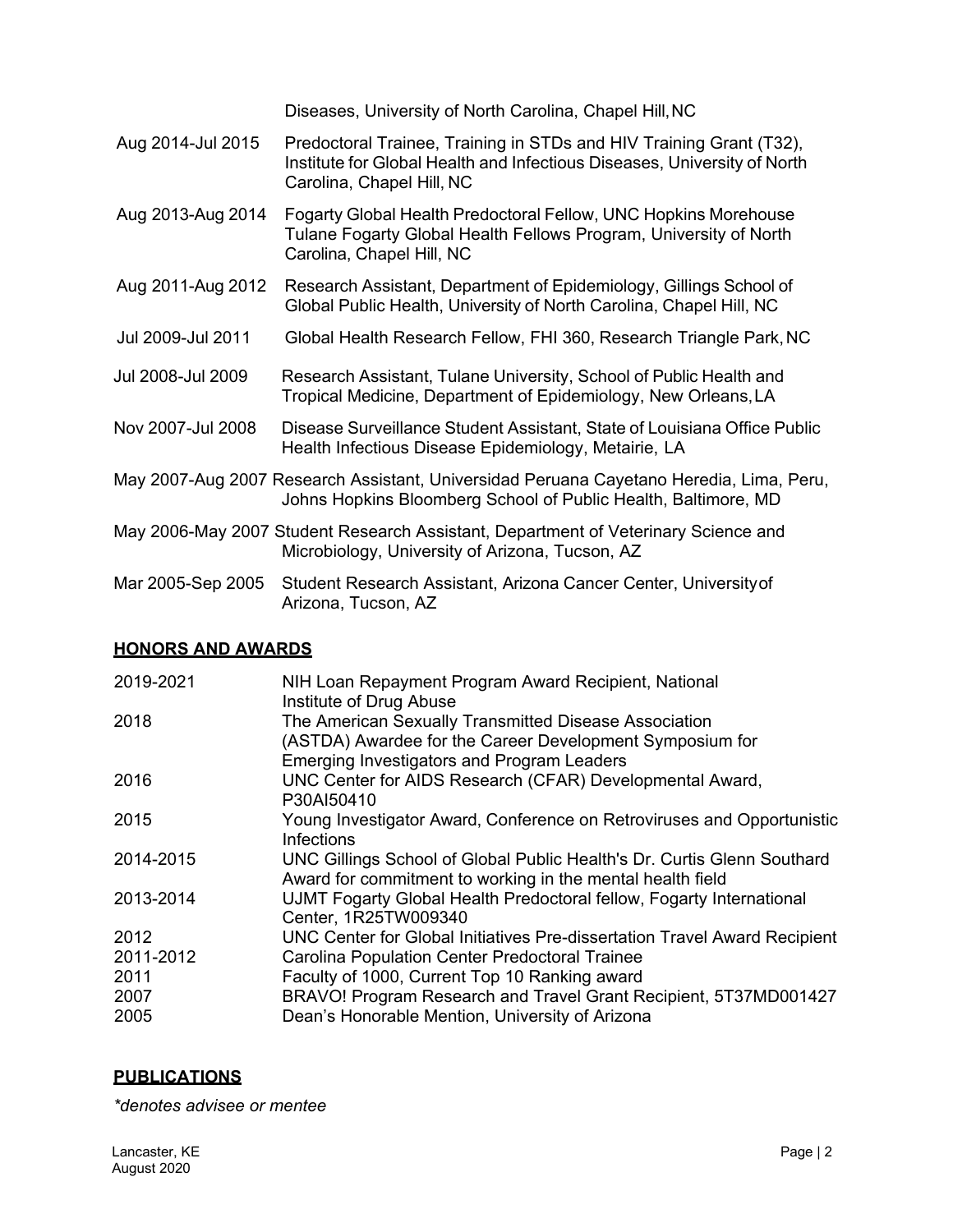# *Published*

- *1.* **Lancaster KE**, Cooper HLF, Browning CR, Malvestutto CD, Bridges JFP, Young AM. *Syringe service program utilization, barriers, and preferences for design in rural Appalachia: Differences between men and women who inject drugs*. Substance Use and Misuse. 2020 Aug 4;:1-10. doi: 10.1080/10826084.2020.1800741. [Epub ahead of print] PubMed PMID: 32748730.
- *2.* Minh N, Dowdy D, Latkin CA, Hutton HE, Chander G, Frangakis C, **Lancaster KE**, Sripaipan T, Bui Q, Tran H, Go VF. *Social support modifies the association of hazardous drinking and depression symptoms among ART clients in Vietnam.* Drug and Alcohol Dependence. In press.
- *3.* Parcesepe A, **Lancaster KE**, Edelman JE, DeBoni R, Ross J, Atwoli L, Tlali M, Althoff K, Tine J, Duda S, Wester CW, Nash D. *Substance use service availability in HIV treatment programs: Data from the global IeDEA consortium, 2014-2015 and 2017.* PLOS ONE. In press.
- *4.* Chen JS\*, Matoga M, Massa C, Tegha G, Ndalama B, Bonogwe N, Mathiya E, Jere E, Loftis AJ, **Lancaster KE**, Miller WC, Hoffman IF, Cohen MS. *Effects of urethritis on HIV in semen: Implications for HIV prevention and cure from an observational cohort.* Clinical Infectious Diseases. In press.
- *5.* Sibley A, Schalkoff CA, Richard EL, Piscalko HM, Brook DL, **Lancaster KE**, Miller WC, Go VF. *"I was raised in addiction": Constructions of the self and the other discourses of addiction and recovery.* Qualitative Health Research. In press.
- 6. Schalkoff CA, Richard EL, Piscalko HM, Sibley AL, Brook DL, **Lancaster KE**, Miller WC, Go VF. "*Now we are seeing the tides wash in": Trauma and the opioid epidemic in rural Appalachian Ohio*. Substance Use and Misuse. In press.
- *7.* Bunger AC, Chuang E, Girth A, **Lancaster KE**, Gadel F, Himmeger M, Saldana L, Powell BJ, Aarons GA. *Establishing cross-systems collaborations for implementation: Study protocol for implementation and decision support*. Implementation Science. 2020 Jul 16;15(1):55. doi: 10.1186/s13012-020-01016-9. PubMed PMID: 32677987; PubMed Central PMCID: PMC7364639.
- *8.* Go VF, Hutton HE, Ha TV, Chander G, Latkin CA, Mai NVT, Quynh BX, Vu TV, Sripaipan T, **Lancaster KE**, Blackburn N, Hershow RB, Dowdy DW, Frangakis C. *Two integrated counseling interventions to reduce alcohol use and increase viral suppression among ART clients in Vietnam: a three-arm randomized controlled comparative effectiveness trial.* JAMA Open Network. In press.
- *9.* Nguyen MX, Chu AV, Powell BJ, Tran HV, Nguyen LH, Dao ATM, Pham MD, Vo SH, Dowdy DW, Latkin CA, **Lancaster KE**, Pence BW, Sripaipan T, Hoffman IF, Miller WC, Go VF. *Comparing a standard and tailored approach to scaling up an evidence-based intervention for antiretroviral therapy for people who inject drugs in Vietnam: Study protocol for a cluster randomized hybrid type III trial*. Implementation Science.2020 Aug 8;15(1):64. doi: 10.1186/s13012-020-01020-z. PubMed PMID: 32771017; PubMed Central PMCID: PMC7414564.
- *10.* Cash RE\*, Anderson SE, **Lancaster KE**, Lu B, Rivard MK, Camargo CA, Panchal AR. *Comparing the prevalence of poor sleep and stress metrics in basic versus advanced life support* emergency medical services personnel. Prehospital Emergency Care. 2020 May 7;:1-13. doi: 10.1080/10903127.2020.1758259. [Epub ahead of print] PubMed PMID: 32314941.
- *11.* Richard EL, Schalkoff CA, Piscalko HM, Brook DL, Sibley AL, **Lancaster KE**, Miller WC, Go VG. *"You are not clean until you're not on anything": Perceptions of medicationassisted treatment in rural Appalachia.* International Journal of Drug Policy. 2020 Mar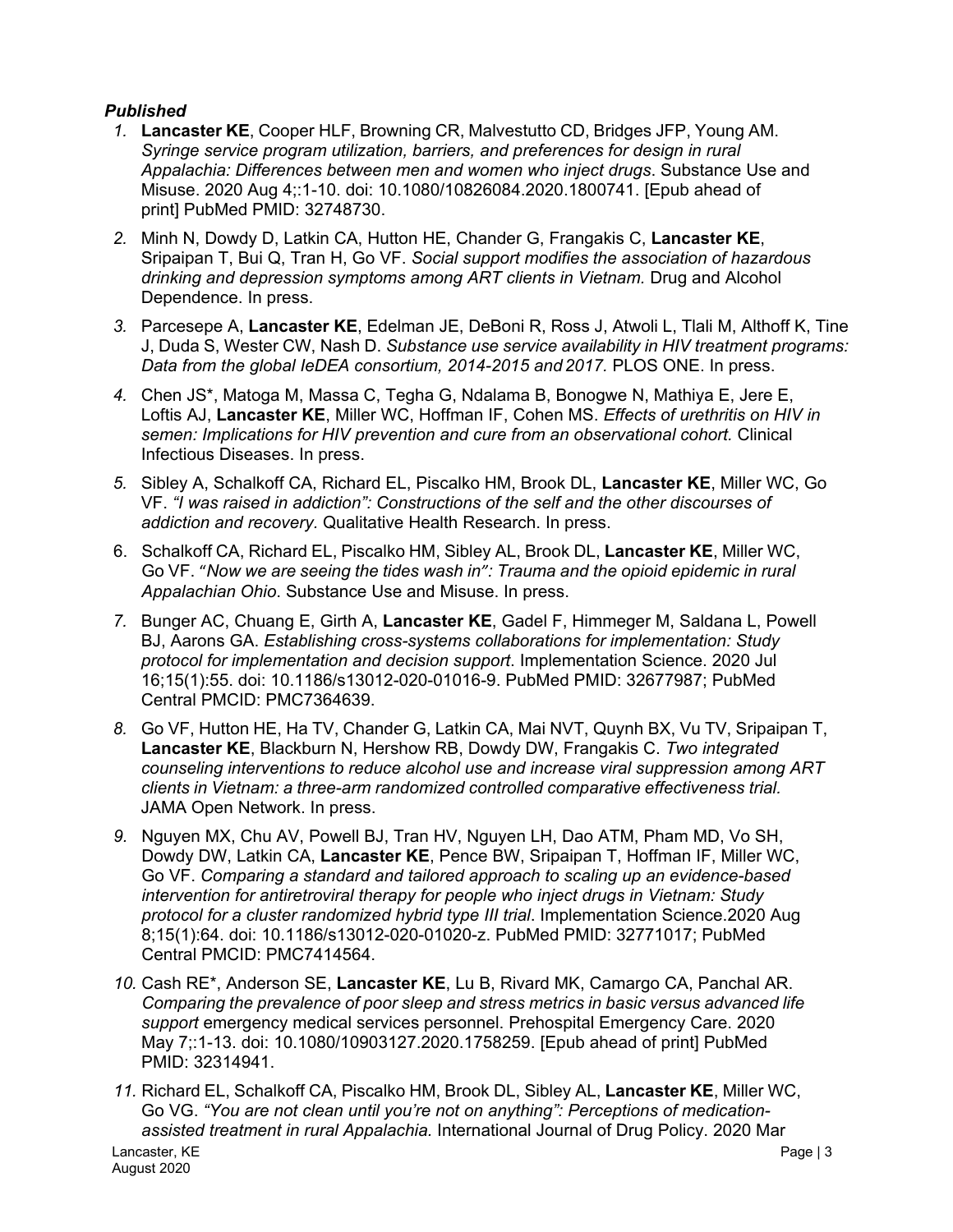12;:102704. doi: 10.1016/j.drugpo.2020.102704. [Epub ahead of print] PubMed PMID: 32173274.

- 12. Hershow R\*, Gottfredson NC, Ha TV, Chu VA, **Lancaster KE**, Quan VM, Levintow SN, Sripaipan T, Gaynes BN, Pence BW, Go VF. *Longitudinal analysis of depressive symptoms, perceived social support, and alcohol use among HIV-infected men who inject drugs in northern Vietnam*. Substance Use and Misuse. 2020;55(8):1237-1245. doi: 10.1080/10826084.2020.1732422. Epub 2020 Apr 8. PubMed PMID: 32266856; PubMed Central PMCID: PMC7192777.
- 13. Chen JS\*, Matoga M, Khan S, Jere E, Massa C, Ndalama B, Sena AC, **Lancaster KE**, Hosseinipour MC, Cohen MS, Miller WC, and Hoffman IF. *Estimating Syphilis Seroprevalence Among Patients in a Sexually Transmitted Infections Clinic in Lilongwe, Malawi*. International Journal of STD & AIDS. 2020 Mar;31(4):359-363. doi: 10.1177/0956462420906762. Epub 2020 Feb 19. PubMed PMID: 32075535.
- 14. Hood R\*, Turner AT, Huber-Krum S, **Lancaster KE**, Mwapasa V, Poindexter T, Nampandeni P, Esber A, Norris AH. *Willingness and Uptake of Self-Collected Vaginal Samples for HPV Testing in Rural Malawi*. Sexually Transmitted Diseases. 2019 Dec 19;. doi: 10.1097/OLQ.0000000000001119. [Epub ahead of print] PubMed PMID: 31860554.
- 15. **Lancaster KE**, Lungu T, Bula A, Shea JM, Shoben A, Hosseinipour MC, Kohler RE, Hoffman IF, Go VF, Golin CE, Wheeler SB, Miller WC. *Preferences for pre-exposure prophylaxis service delivery among female sex workers in Malawi: A discrete choice experiment*. AIDS and Behavior. 2020 May;24(5):1294-1303. doi: 10.1007/s10461-019- 02705-3. PubMed PMID: 31720955; NIHMSID:NIHMS1542739.
- 16. Shea J\*, Bula A, Dunda W, Hosseinipour MC, Golin CE, Hoffman IF, Miller WC, Go VF, Lungu T, **Lancaster KE**. *"The drug will help protect my tomorrow": Perceptions of integrating PrEP into HIV prevention behaviors among female sex workers in Lilongwe, Malawi, AIDS* Education and Prevention. 2019 Oct;31(5):421-432. doi: 10.1521/aeap.2019.31.5.421. PubMed PMID: 31550194; PubMed Central PMCID: PMC6793990.
- 17. Hutton HE, **Lancaster KE**, Zuskov D, Mai NVT, Quynh BX, Chander G, Latkin CA, Vu PT, Sripaipan T, Ha TV, Go VF. *Cultural adaptation of two evidence-based alcohol interventions for antiretroviral treatment clinic patients in Vietnam*. Journal of the International Association of Providers of AIDS Care (JIAPAC). 2019 Jan-Dec;18:2325958219854368. doi: 10.1177/2325958219854368. PubMed PMID: 31185787; PubMed Central PMCID: PMC6748501.
- 18. Schalkoff CA\*, **Lancaster KE**, Gaynes B, Wang V, Pence BW, Miller WC, Go VF. *The opioid and related drug epidemics in rural Appalachia: A systematic review of populations affected, risk factors, and infectious diseases*. Substance Abuse. 2020;41(1):35-69. doi: 10.1080/08897077.2019.1635555. Epub 2019 Aug 12. PubMed PMID: 31403903; PubMed Central PMCID: PMC7012683.
- 19. **Lancaster KE**, Miller WC, Kiriazova T, Saravita R, Bui Q, Ha TV, Dumchev K, Susami H, Hamilton EL, Rose S, Hershow RB, Go VF, Metzger D, Hoffman IF, Latkin CA. *Designing an individually tailored multilevel intervention to increase engagement in HIV and substance use treatment among people who inject drugs with HIV: HPTN 074*. AIDS Education and Prevention. 2019 Apr;31(2):95-110. doi: 10.1521/aeap.2019.31.2.95. PubMed PMID: 30917014; PubMed Central PMCID: PMC6594165.
- 20. Yotebieng M, Brazier E, Addison D, Kimmel AD, Cornell M, Keiser O, Parcesepe AM, Onovo A, **Lancaster KE**, Castelnuovo B, Murnane PM, Cohen CR, Vreeman RC, Davies MA, Duda SN, Yiannoutsos C, Bono RS, Agler R, Bernard C, Syvertsen JL, Sinayobye JD,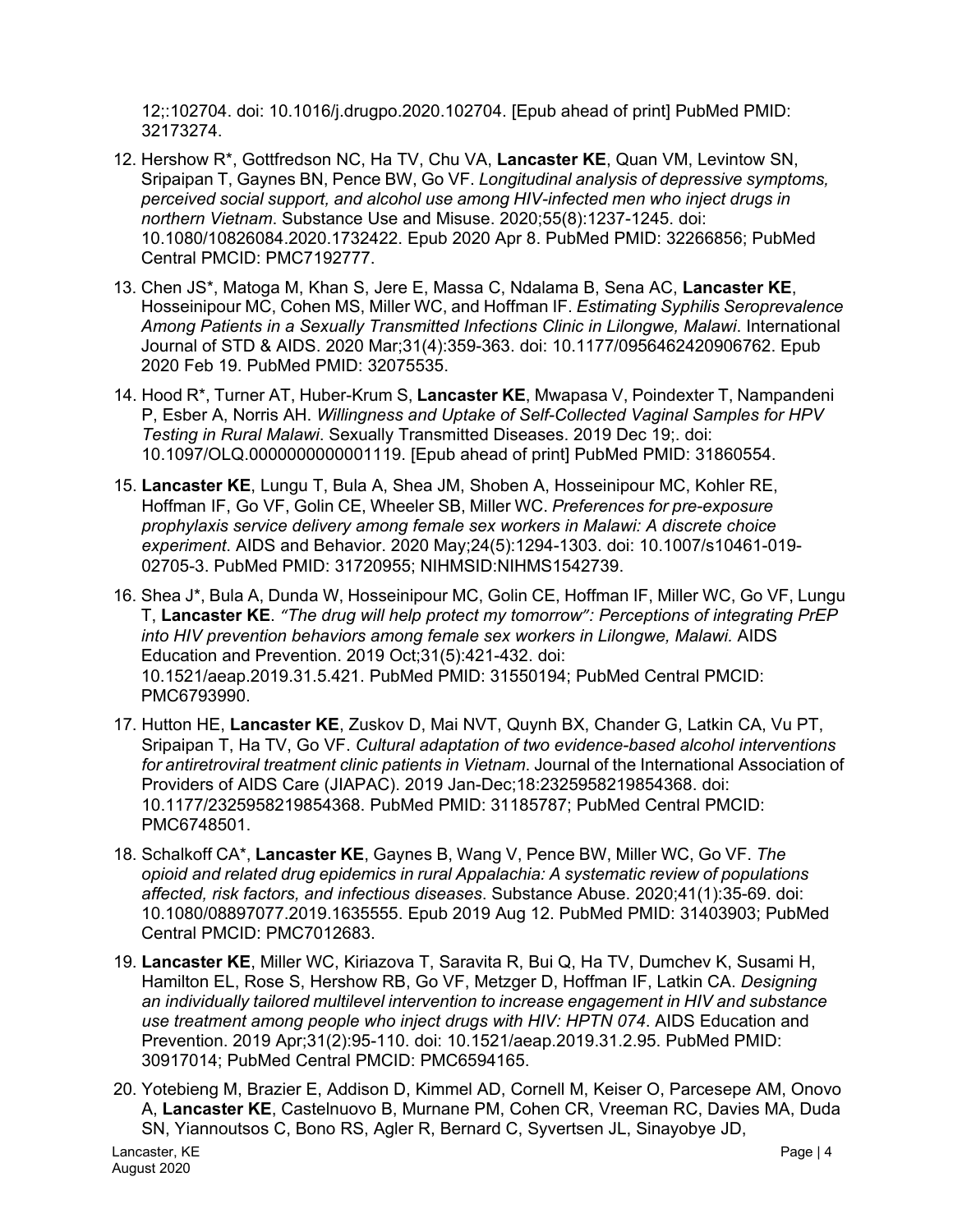Wikramanayake R, Sohn AH, von Groote PM, Wandeler G, Leroy V, Williams CF, Wools-Kaloustian K, and Nash D for the IeDEA Treat All in sub-Saharan Africa Consensus Statement Working Group. *Research priorities to inform 'Treat All' policy implementation for people living with HIV in sub-Saharan Africa: A Consensus Statement from the International Epidemiology Databases to Evaluate AIDS (IeDEA).* Journal of the International AIDS Society 2019 Jan; 22 (1): e25218. doi: 10.1002/jia2.25218. PubMed PMID: 30657644; PubMed Central PMCID: PMC6338103.

- 21. Malava JK\*, **Lancaster KE**, Hosseinipour MC, Rosenberg NE, O'Donnell JK, Kauye F, Mbirimtengerenji N, Chaweza T, Tweya H, Phiri S, Pence BW, Gaynes BN. *Prevalence and correlates of probable depression diagnosis and suicidality among patients receiving HIV care in Lilongwe, Malawi.* Malawi Medical Journal. 2018 Dec;30(4):236-242. doi: 10.4314/mmj.v30i4.5. PubMed PMID: 31798801; PubMed Central PMCID: PMC6863411.
- 22. **Lancaster KE**, Hoffman IF, Hanscom B, Ha TV, Dumchev K, Susami H, Rose S, Go VF, Reifeis SA, Mollan KR, Hudgens MG, Piwowar-Manning EM, Richardson P, Dvoriak S, Djoerban Z, Kiriazova T, Zeziulin O, Djauzi S, Viet Ahn C, Latkin C, Metzger D, Burns DN, Sugarman J, Strathdee SA, Eshleman SH, Clarke W, Donnell D, Emel L, Sunner LE, McKinstry L, Sista N, Hamilton EL, Lucas JP, Duong BD, Vuong NV, Sarasvita R, Miller WC, and the HPTN 074 Study Team. *Regional differences between people who inject drugs in an HIV prevention trial integrating treatment and* prevention (HPTN 074). Journal of the International AIDS Society. 2018 Oct;21(10):e25195. doi: 10.1002/jia2.25195. PubMed PMID: 30350406; PubMed Central PMCID: PMC6198168.
- 23. Go VF, Hershow RB, Kiriazova T; Sarasvita R, Bui Q, Latkin CA, Rose S, Hamilton E, **Lancaster KE**, Metzger D, Hoffman IF, Miller WC*. Client and provider perspectives on antiretroviral treatment uptake and adherence among people who inject drugs in Indonesia, Ukraine, and Vietnam: HPTN 074*. AIDS and Behavior. 2019 Apr;23(4):1084-1093. doi: 10.1007/s10461-018-2307-y. PubMed PMID: 30306437.
- 24. **Lancaster KE**, Hetrick A\*, Jaquet A, Adedimeji A, Atwoli L, Colby DJ, Mayor AM, Parcesepe A, Syvertsen J. *Substance use and universal access to HIV testing and treatment in sub-Saharan Africa: Implications and research priorities*. Journal of Viral Eradication. 2018; 4(Suppl 2):26-32. PubMed PMID: 30515311; PubMed Central PMCID: PMC6248849.
- 25. Miller WC, Hoffman IF, Hanscom BS, Ha TV, Dumchev K, Djoerban Z, Rose SM, Latkin CA, Metzger DS, **Lancaster KE**, Go VF, Dvoriak S, Mollan KR, Reifeis SA, Piwowar-Manning EM, Richardson P, Hudgens MG, Hamilton EL, Sugarman J, Eshleman SH, Susami H, Chu VA, Djauzi S, Kiriazova T, Duong BD, Strathdee SA, Burns DN. *A Scalable, Integrated Intervention to Engage People Who Inject Drugs in HIV Care and Medication-Assisted Treatment (HPTN 074): A Randomised, Controlled Phase 3 Feasibility and Efficacy Study*. Lancet. 2018 Sep 1;392(10149):747-759. doi: 10.1016/S0140-6736(18)31487-9. PubMed PMID: 30191830; PubMed Central PMCID: PMC6299325.
- 26. Herce ME, Miller WM, Bula A, Edwards JK, Sapalalo P, **Lancaster KE**, Mofolo I, Furtado MLM, Weir S. *Achieving the first 90 for key populations in sub-Saharan Africa through venue-based outreach: Challenges and opportunities for HIV prevention based on PLACE study findings from Malawi and Angola*. Journal of the International AIDS Society. 2018 Jul; 21 Suppl 5:e25132. doi: 10.1002/jia2.25132. PubMed PMID: 30033589; PubMed Central PMCID: PMC6055127.
- 27. Toussova OV, Kozlov AP, Verevochkin SV, **Lancaster KE**, Shaboltas AV, Masharsky A, Dukhovlinova E, Miller WC, Hoffman IF. *A Cohort Approach to Real Time Detection of Acute HIV infections among people who inject drugs in St. Petersburg, Russia.* AIDS Research and Human Retroviruses. 2018 Mar;34(3):261-268. doi: 10.1089/AID.2017.0076. Epub 2018 Jan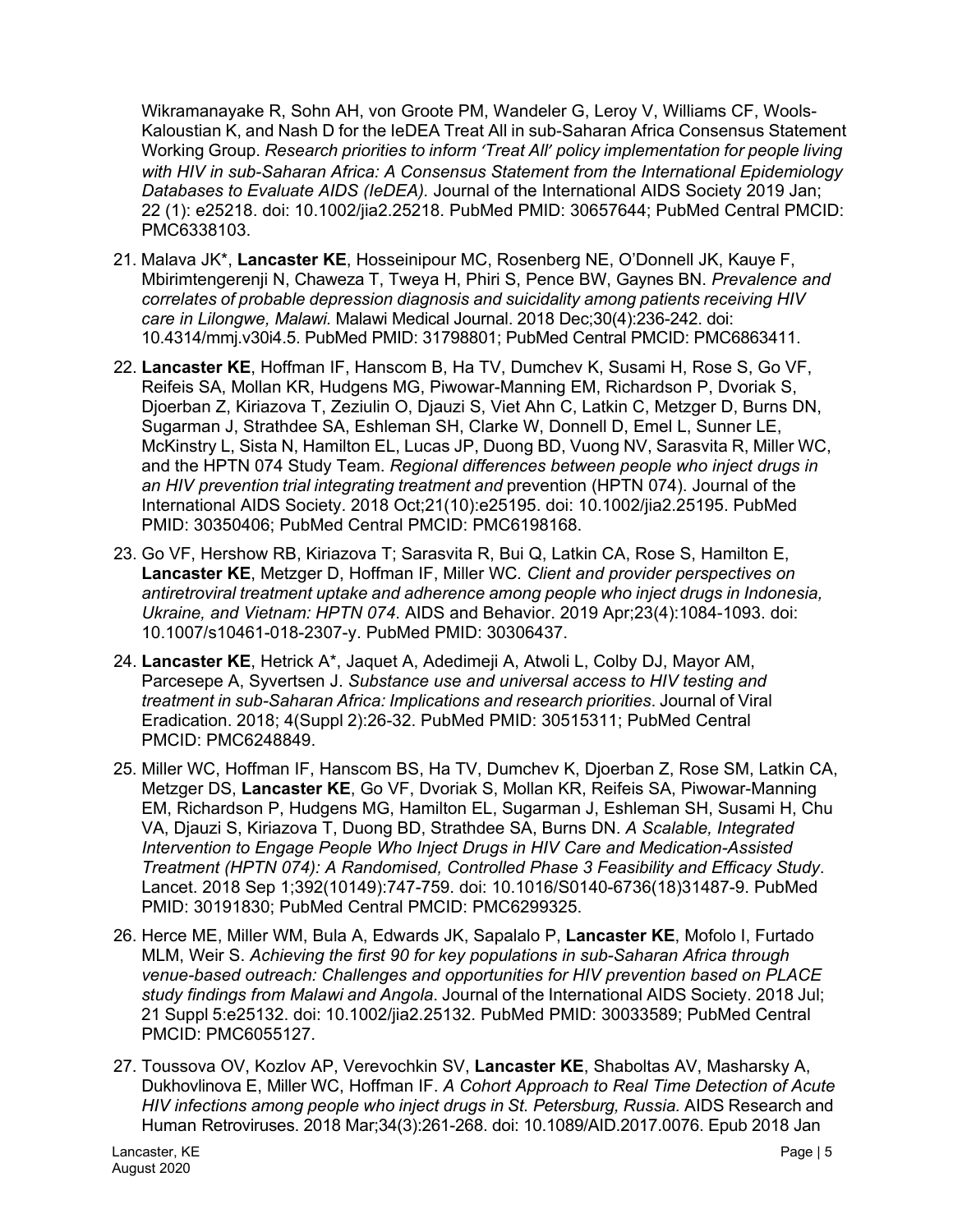17. PubMed PMID: 29145741; PubMed Central PMCID: PMC5863101.

- 28. Wood D, **Lancaster KE**, Boily MC, Powers KA, Donnell D, Cohen MS, Dimitrov DT. *Recruitment of female sex workers in HIV prevention trials: Can efficacy endpoints be reached more efficiently?* J Acquir Immune Defic Syndr. 2018 Apr 1;77(4):350-357. doi: 10.1097/QAI.0000000000001603. PubMed PMID: 29206720; PubMed Central PMCID: PMC5825250.
- 29. MacLean SA\*, **Lancaster KE**, Lungu T, Mmdozi P, Hosseinipour MC, Pence BW, Gaynes BN, Hoffman IF, Miller WC. *Prevalence and correlates of probable depression and posttraumatic stress disorder among female sex workers in Lilongwe, Malawi*. International Journal of Mental Health and Addiction. 2018 Feb;16(1):150-163. doi: 10.1007/s11469- 017-9829-9. Epub 2017 Nov 14. PubMed PMID: 29556159; PubMed Central PMCID: PMC5856127.
- 30. Hershow RB, Zuskov DS, Mai NVT, Chander G, Hutton HE, Latkin C, Vuong ND, Sripaipan T, **Lancaster KE,** Ha TV, Go VF. *"[Drinking is] like a rule that you can't break": Perceived barriers and facilitators to reduce alcohol use and improve antiretroviral treatment adherence among people living with HIV and alcohol use disorder Vietnam*. Substance Use and Misuse. 2018 Jun 7;53(7):1084-1092. doi: 10.1080/10826084.2017.1392986. Epub 2018 Mar 14. PubMed PMID: 29537932; PubMed Central PMCID: PMC6198809.
- 31. **Lancaster KE**, MacLean SA\*, Lungu T, Mmodzi P, Hosseinipour MC, Hershow RB,Powers KA, Pence BW, Hoffman IF, Miller WC, Go VF. *Socioecological factors related to hazardous alcohol use among female sex workers in Lilongwe, Malawi: a mixed methods study*. Substance Use and Misuse. 2018 Apr 16;53(5):782-791. doi: 10.1080/10826084.2017.1365088. Epub 2017 Oct 11.
- 32. Blackburn NA\*, **Lancaster KE**, Ha TV, Latkin CA, Miller WC, Frangakis C, Chu VA, Sripaipan T, Quan VM, Minh NL, Vu PT, Go VF. *Characteristics of Persons who Inject Drugs and who are Witness to Multiple Opioid Overdoses in Vietnam*. Harm Reduction. 2017 Sep 7;14(1):62. doi: 10.1186/s12954-017-0188-4. PubMed PMID: 28882143; PubMed Central PMCID: PMC5590141.
- 33. **Lancaster KE**, Cernigaliaro D, Zulliger R, Fleming PF. *HIV care and treatment experiences among female sex workers living with HIV in sub-Saharan Africa: A systematic review*. African Journal of AIDS Research, 2016 Dec;15(4):377-386. doi: 10.2989/16085906.2016.1255652. Review. PubMed PMID: 27974017; PubMed Central PMCID: PMC5541376.
- 34. **Lancaster KE**, Lungu T, Hosseinipour MC, Chadwick K, Pence BW, Powers, KA, Go VF, Hoffman IF, Miller WC. *The association between substance use and sub-optimal HIV treatment outcomes among HIV-infected female sex workers in Lilongwe, Malawi*. AIDS Care. Jul 21:1-7. doi: 10.1080/09540121.2016.1211244. Epub 2016 Jul 21. PubMed PMID: 27442009; PubMed Central PMCID: PMC5138102.
- 35. Dawson L, Strathdee SA, London AJ, **Lancaster KE**, Klitzman R, Hoffman I, Rose S, Sugarman J. *Addressing Ethical Challenges in Research on HIV Prevention with People who Inject Drugs*. Journal of Medical Ethics, 2016 Apr 25. doi: 10.1136/medethics-2015- 102895. PubMed PMID: 27114469; PubMed Central PMCID: PMC6367727.
- 36. **Lancaster KE**, Go VF, Lungu T, Hosseinipour MC, Chadwick K, Pence BW, Powers, KA, Hoffman IF, Miller WC. *Substance use and awareness of HIV infection among HIV-infected female sex workers in Lilongwe, Malawi*. International Journal of Drug Policy. 2016 Apr; 30, 124-131. doi: 10.1016/j.drugpo.2016.02.020. PubMed PMID: 26987607; PubMed Central PMCID: PMC4829472.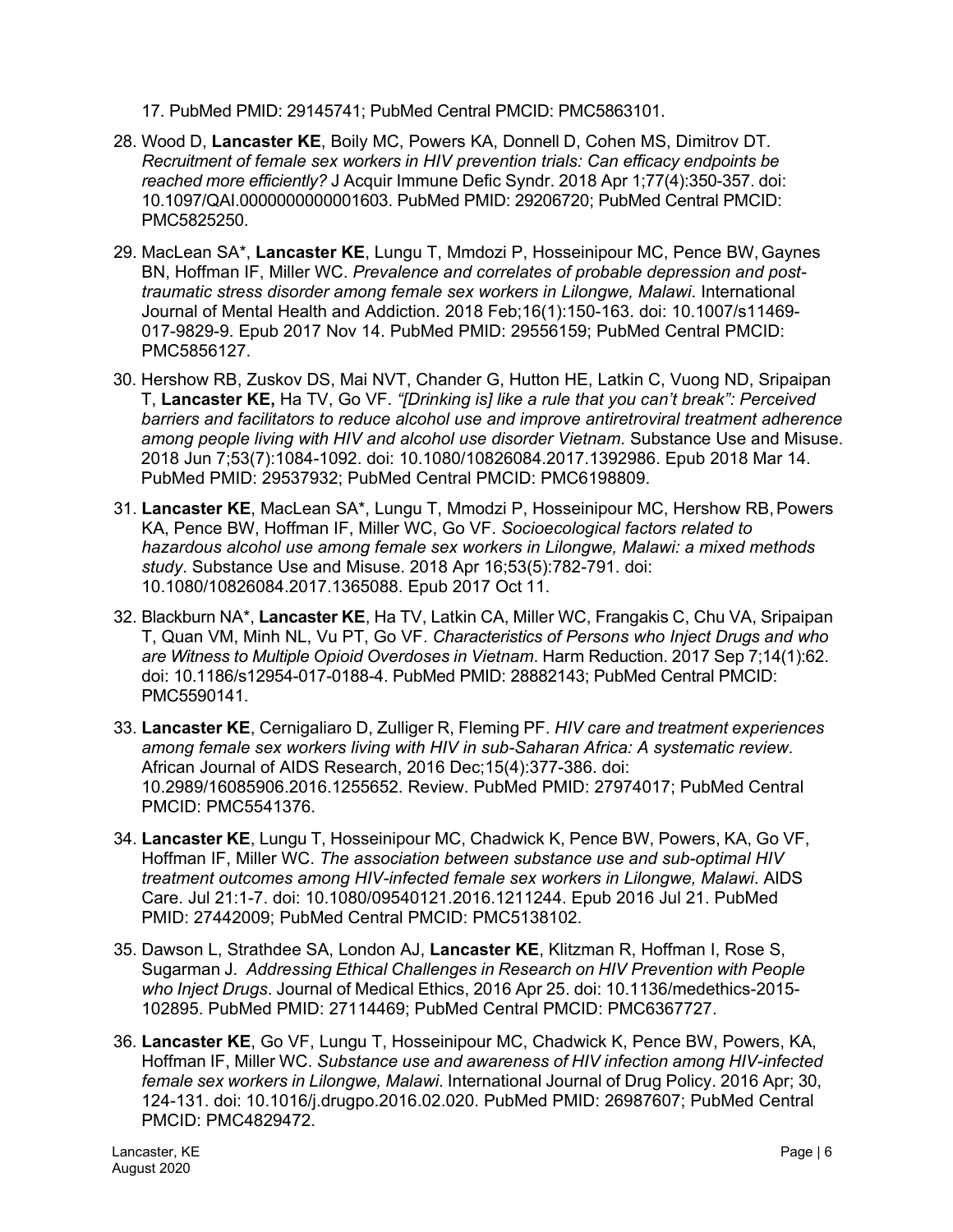- 37. **Lancaster KE**, Powers KA, Lungu T, Mmodzi P, Hosseinipour MC, Chadwick K, Go VF, Pence BW, Hoffman IF, Miller WC. *The HIV care continuum among female sex workers, a key population in Lilongwe, Malawi*. PLoS One. 2016 Jan 25; 11(1): e0147662. doi: 10.1371/journal.pone.0147662. eCollection 2016. PubMed PMID: 26808043; PubMed Central PMCID: PMC4726447.
- 38. **Lancaster KE,** Kwok C, Rinaldi A, Byamugisha J, Magwali T, Nyamapfeni P, Salata R, and Morrison C. *Incident pregnancy and pregnancy outcomes among HIV-infected women in Uganda and Zimbabwe*. International Journal of Gynecology and Obstetrics. 2015 Dec; 131(3):255-9. doi: 10.1016/j.ijgo.2015.06.035. Epub 2015 Sep 8. PubMed PMID: 26387468; PubMed Central PMCID: PMC4661121.
- 39. Herce ME, Mtande TK, Chimbwandira F, Mofolo I, Chingondole C, Rosenberg NE, **Lancaster KE**, Kamanga E, Mwafulirwa T, Nkhoma J, Besela P, Kumwenda W, NkhataG, Gondwe C, Chimbatata J, Malenga R, Chikonda J, Midian D, Tegha G, Hosseinipour M, Stanley C, Hoffman I, Martinson F, Stein E, Geldof M, van der Horst C. *Scaling up Option B+ and comprehensive prevention of mother-to-child transmission services in Malawi: Results and lessons learned from the Safeguard the Family project.* BMC Infectious Diseases. 2015 Aug 12: 15:328. doi: 10.1186/s12879-015-1065-y. PubMed PMID: 26265222; PubMed Central PMCID: PMC4533797.
- *40.* Pettifor AE, Lippman S, Selin A, Peacock D, Gottert A, Maman S, Rebombo D, Suchindran C, Twine R, **Lancaster KE**, Daniel T, Gomez Olive FX, Kahn K, MacPhail C. *A cluster randomized-controlled trial of a community mobilization intervention to change gender norms and reduce HIV risk in rural South Africa: Design, implementation and baseline findings.* BMC Public Health. 2015 August 06: 15:752. doi: 10.1186/s12889-015-2048-z. PubMed PMID: 26245910; PubMed Central PMCID: PMC4527273.
- 41. Costenbader EC, **Lancaster KE**, Bufumbo L, Akol A, Guest G. *On The Road Again: Concurrency and Condom Use Among Ugandan Truck Drivers.* African Journal of AIDS Research. 2015 Jul 30: 14(2): 117–125. doi: 10.2989/16085906.2015.1040810. PubMed PMID: 26223328.
- 42. Reddy EA, Stout JE, Njau B, Morpeth SC, Mushi G, **Lancaster KE,** Tribble AC, Msuya L, Crump JA, Shao JF, Morrissey AB, Cunningham C, Hamilton CD. *A randomized controlled trial of standard versus intensified tuberculosis diagnostics on treatment decisions by physicians in Northern Tanzania.* BMC Infectious Diseases. 2014 Feb 20;14(1):89. doi: 10.1186/1471-2334- 14-89. PubMed PMID: 24552306; PubMed Central PMCID: PMC3974106.
- 43. Johansen KM, Castro NS, **Lancaster KE**, Madrid E, Havas A, Simms J, Sterling CR. *Characterization of Giardia lamblia genotypes in dogs from Tucson, Arizona using SSUrRNA and β-giardin sequences.* Parasitology Research. 2013 Nov 15. doi:10.1007/s00436- 013-3666-y. PubMed PMID: 24233408.
- 44. Bingham A, Gaspar F, **Lancaster KE**, Conjera J, Collymore Y, Ba-Nguz A. *Community Perceptions of Malaria and Vaccines in Two Districts of Mozambique.* Malaria Journal. 2012, 11:394. doi: 10.1186/1475-2875-11-394. PubMed PMID: 23186030; PubMed Central PMCID: PMC3519522.

# *Invited Commentaries/Letters to the Editor*

45. Maierhoffer CN, **Lancaster KE**, Turner AN. *Anal sex is more common than having a Twitter account in the United States.* Sexually Transmitted Diseases. 2018 Dec;45(12):783-785. doi: 10.1097/OLQ.0000000000000925. PubMed PMID: 30300236.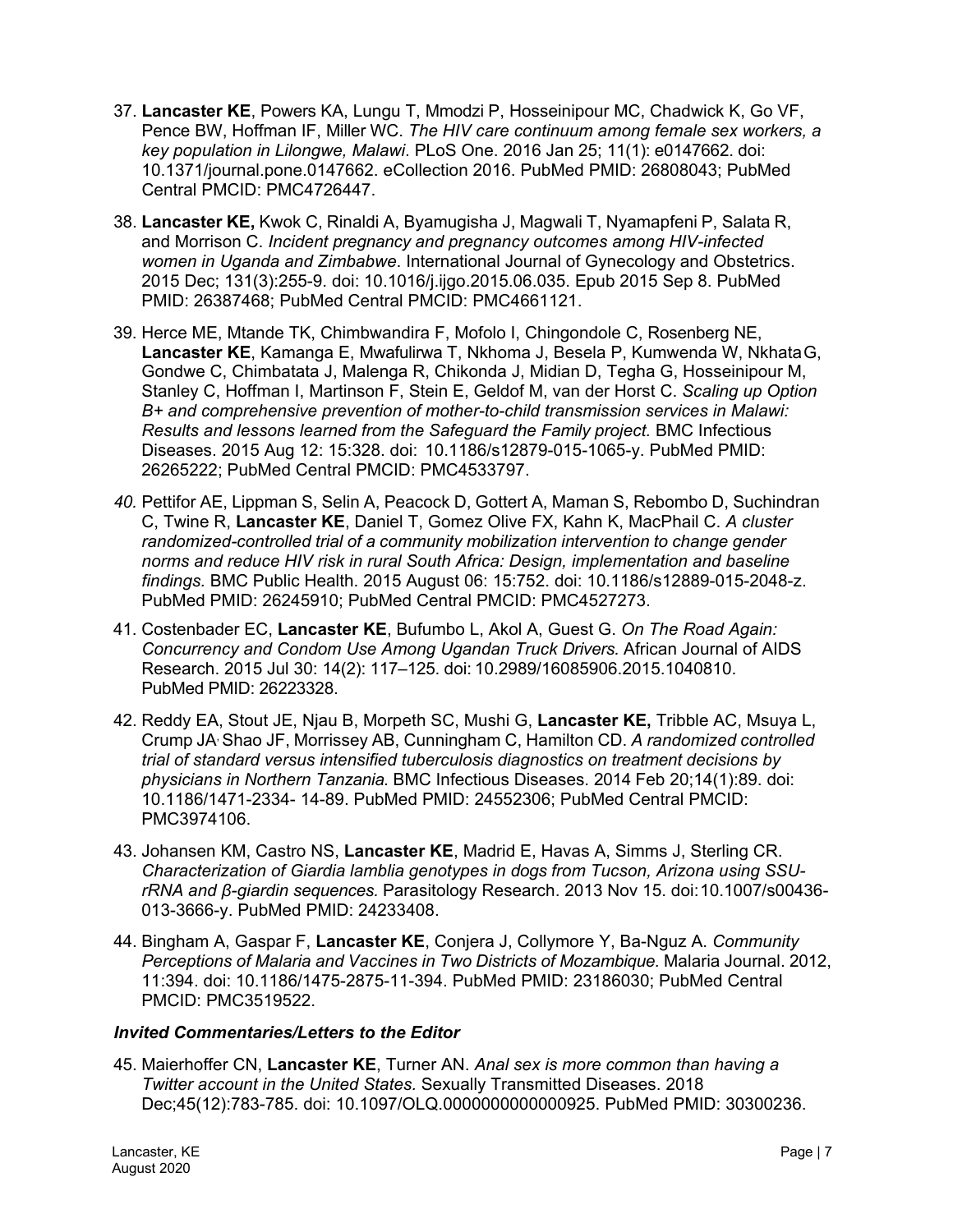- 46. **Lancaster, KE**, Malvestutto, CD, Miller, WC, and Go, VF. (2018) *Commentary on Fraser et al. (2018): Evidence base for harm reduction services—the urban–rural divide*. Addiction. 2018 Jan;113(1):183-184. doi: 10.1111/add.14052. PubMed PMID: 29226535; PubMed Central PMCID: PMC6715287.
- 47. Dawson L, Strathdee SA, London AJ, **Lancaster KE**, Klitzman R, Hoffman I, Rose S, Sugarman J. *Brining science and advocacy together to address health needs of people who inject drugs*. Journal of Medical Ethics. 2017 Oct 27. pii: medethics-2017-104591. doi: 10.1136/medethics-2017-104591. [Epub ahead of print] PubMed PMID: 29079557.
- 48. **Lancaster KE**, Nguyen N, Lesko C, Powers KA. *Generalizability and scalability of HIV "treatment as prevention".* AIDS. 2013 Sep 24; 27(15):2493-4. doi: 0.1097/01.aids.0000432468.61626.d4. PubMed PMID: 24029737.

# *Complete List of Published Work in My Bibliography*

[https://www.ncbi.nlm.nih.gov/sites/myncbi/1t1UlqkEgzl5v/bibliography/41581128/public/?sortby=pubD](https://www.ncbi.nlm.nih.gov/sites/myncbi/1t1UlqkEgzl5v/bibliography/41581128/public/?sortby=pubDate&sdirection=descending) [ate&sdirection=descending](https://www.ncbi.nlm.nih.gov/sites/myncbi/1t1UlqkEgzl5v/bibliography/41581128/public/?sortby=pubDate&sdirection=descending)

# *Under Review*

- 49. **Lancaster KE**, Hetrick A\*, Sripaipan T, Ha TV, Hutton HE, Chander G, Latkin CA, Dowdy DW, Frangakis C, Quynh BX, Go VF. *Alcohol Abstinence Stigma and alcohol use among HIV patients in Thai Nguyen, Vietnam*.
- *50.* Chen JS\*, Matoga M, Pence BW, Powers KA, Maierhofer CN, Jere E, Massa C, Khan S, Phiri S, Hosseinipour MC, Cohen MS, Hoffman IF, Miller WC, **Lancaster KE**. *A randomized controlled trial evaluating combination detection of HIV in Malawian sexually transmitted infections clinics.*
- *51.* Kiriazova T, Go VF, Hershow RB, Hamilton EL, Sarasvita R, Bui Q, Rose S, **Lancaster KE**, Dumchev K, Hoffman IF, Miller WC, Latkin CA. *Perspectives of clients and providers on factors influencing medication assisted treatment uptake among people who use drugs in Indonesia, Ukraine and Vietnam: HPTN 074 study*.
- *52.* Zuskov DS, Hershow RB, Mai NVT, Chander G, Hutton HE, Latkin C, Vuong ND, Davis W, Sripaipan T, **Lancaster KE**, Ha TV, Go VF. *Perceptions of Women's Alcohol Consumption and Descriptions of HIV-Infected Women's Alcohol Use Behavior Among Male and Female Antiretroviral Treatment Clients with Alcohol Use Disorders inVietnam.*
- *53.* Zeziulin O, Mollan KR, Shook-SA BE, **Lancaster KE**, Dumchev K, Go VF, Chu VA, Kiriazova T, Syarif Z, Dvoryak S, Reifeis SA, Hamilton EL, Sarasvita R, Rose S, Richardson P, Clarke W, Latkin CA, Metzger DS, Hoffman IF, Miller WC. *Depressive symptoms and use of HIV care and medication-assisted treatment among people living with HIV who inject drugs.*
- *54.* Dumchev K, Miller WC, Hanscom BS, Ha TV, Djoerban Z, Rose SM, Latkin CA, Metzger D, **Lancaster KE**, Go VF, Dvoriak S, Mollan KR, Reifeis SA, Piwowar-Manning E, McKinstry L, Eshlleman S, Susami H, Viet CA, Burns D, Hoffman IF. *The effect of an integrated intervention on the risk of death among people who inject drugs in Indonesia, Ukraine and Vietnam: findings from HPTN 074*.

# **BOOKS AND CHAPTERS**

Haley DF, Vo-Green L, Parker K, Frew P, Golin CE, Amola O, Hodder S, Kuo I, Amsterdam A, **Lancaster KE**, Jones L, Adimora AA, Blackstock O, O'Leary A, Soto-Torres L, MacQueen K. "Qualitative Methodological Approach". O'Leary A and Frew P. (eds.) *Poverty in America:*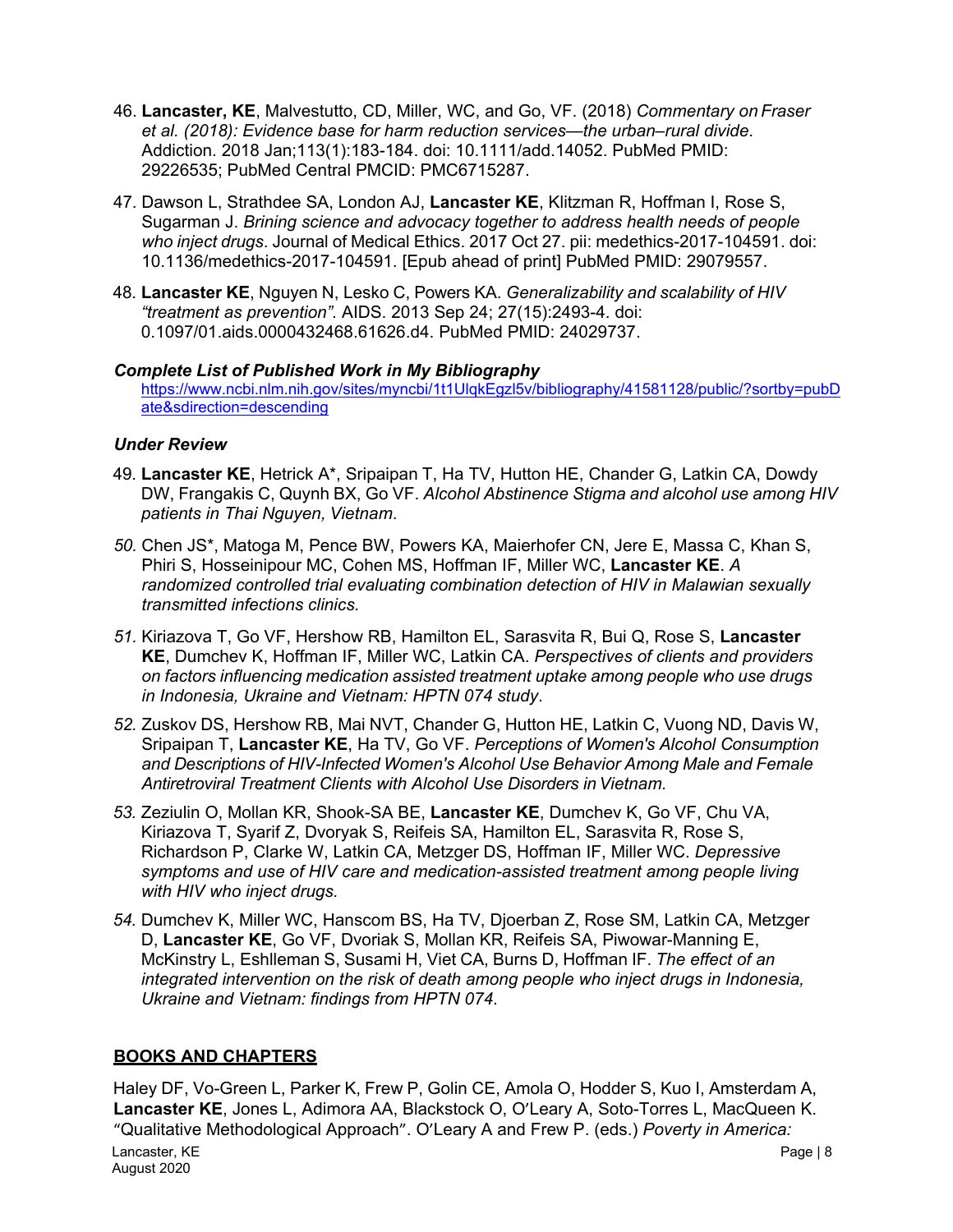*Women's Voices*. New York, NY: Springer. 2017.

# **CONFERENCE PRESENTATIONS**

#### *\*denotes oral presentation*

**Lancaster KE,** Sanchez S, Hetrick A, Ricks J. *Barriers and facilitators of naloxone in Ohio: Insights for community-drive overdose reduction interventions*. The College on Problems of Drug Dependence 2020 Scientific Meeting. Virtual. June 2020.

Hetrick A, Elman MR, Korthuis PT, Brown M, Young AM, Alexander RL, **Lancaster KE.** *Clinical research preferences and motivations among people who use drugs in rural America*. The College on Problems of Drug Dependence 2020 Scientific Meeting. Virtual. June 2020.

Bunger A\*, Chuang E, Girth A, **Lancaster KE,** Magier E, Gadel F, Himmeger M, Dellor E, Shockley-McCarthy, Kranich C. *Linking Systems to Implement Substance Use Treatment in Child Welfare.* 12th Annual Conference on the Science of Dissemination and Implementation. Arlington, VA. December 2019.

Alalwan M, Chakraborty P, Johnson RM, Li L, **Lancaster KE**, Zhu M. *Mental Health and Substance Use by Sexual Orientation in High School Students Who Experienced Sexual Violence*. American Public Health Association's 2019 Annual Meeting and Expo. Philadelphia, PA. November 2019.

**Lancaster KE\***, Hetrick A, Sripaipan T, HA TV, Quynh CA, Latkin CA, Hutton HE, Chander G, Go VF. *Development of a Scale Measuring Stigma Towards Alcohol Abstinence Among People Living with HIV in Vietnam*. STI & HIV 2019 World Congress (Joint Meeting of the 23rd ISSTDR and 20th IUSTI). Vancouver, Canada. July 2019.

Parcesepe AM, **Lancaster KE**, DeBoni RB, Edelman EJ, Ross J, Atwoli L, Tlali M, Althoff K, Tine J, Duda SN, Wester CW, Nash D, for the IeDEA Consortium. *Substance use services in HIV clinics: Data from the global IeDEA consortium, 2014 and 2017*. 10th IAS Conference on HIV Science (IAS 2019). Mexico City, Mexico. July 2019.

KiriazovaT, Dumchev K, Makarenko O, Zaviriukha I, Hershow R, Hamilton EL, **Lancaster KE**, Go VF, Latkin CA. *PWID and provider perspectives on factors influencing MAT uptake among PWID in Ukraine: highlights from HPTN 074 study.* The College on Problems of Drug Dependence 81st Annual Scientific Meeting. San Antonio, Texas. June 2019.

**Lancaster KE**, Lungu T, Bula A, Shoben A, Hosseinipour MC, Kohler RE, Hoffman IF, Go VF, Golin CE, Wheeler SB, Miller WC. *Preferences for PrEP delivery among FSW in Malawi using a discrete choice experiment*. Conference on Retroviruses and Opportunistic Infections (CROI). Seattle, WA. March 2019.

Dumchev K\*, Miller WC, Hanscom BS, Ha TV, Djoerban Z, Rose SM, Latkin CA, Metzger D, **Lancaster KE**, Go VF, Dvoriak S, Mollan KR, Reifeis SA, Piwowar-Manning E, McKinstry L, Eshlleman S, Susami H, Viet CA, Burns D, Hoffman IF. *An integrated intervention to increase ART and MAT reduced mortality among PWID: Results from the HPTN 074 randomized trial*. HIV Research for Prevention 2018. Madrid, Spain. October 2018.

Hood R, Turner AN, Huber S, **Lancaster KE**, Mwapasa V, Poindexter T, Nampandeni P, Esber A, Norris A. *Acceptability and Uptake of Self-Collected Vaginal Samples for HPV Testing in Rural Malawi*. International Union against Sexually Transmitted Infections (IUSTI) 2018 Congress. Dublin, Ireland. June 2018

Miller WC, Hoffman IF, Hanscom B, Ha TV, Dumchev K, Djoerban Z, Rose S, **Lancaster KE**, Go VF, Reifeis S, Piwowar-Manning E, Latkin CA, Metzger D, Burns D, and the HPTN Protocol Team. *Impact of systems navigation and counseling on ART, SUT, and death in PWID: HPTN 074.* Conference on Retroviruses and Opportunistic Infections (CROI). Boston, MA. March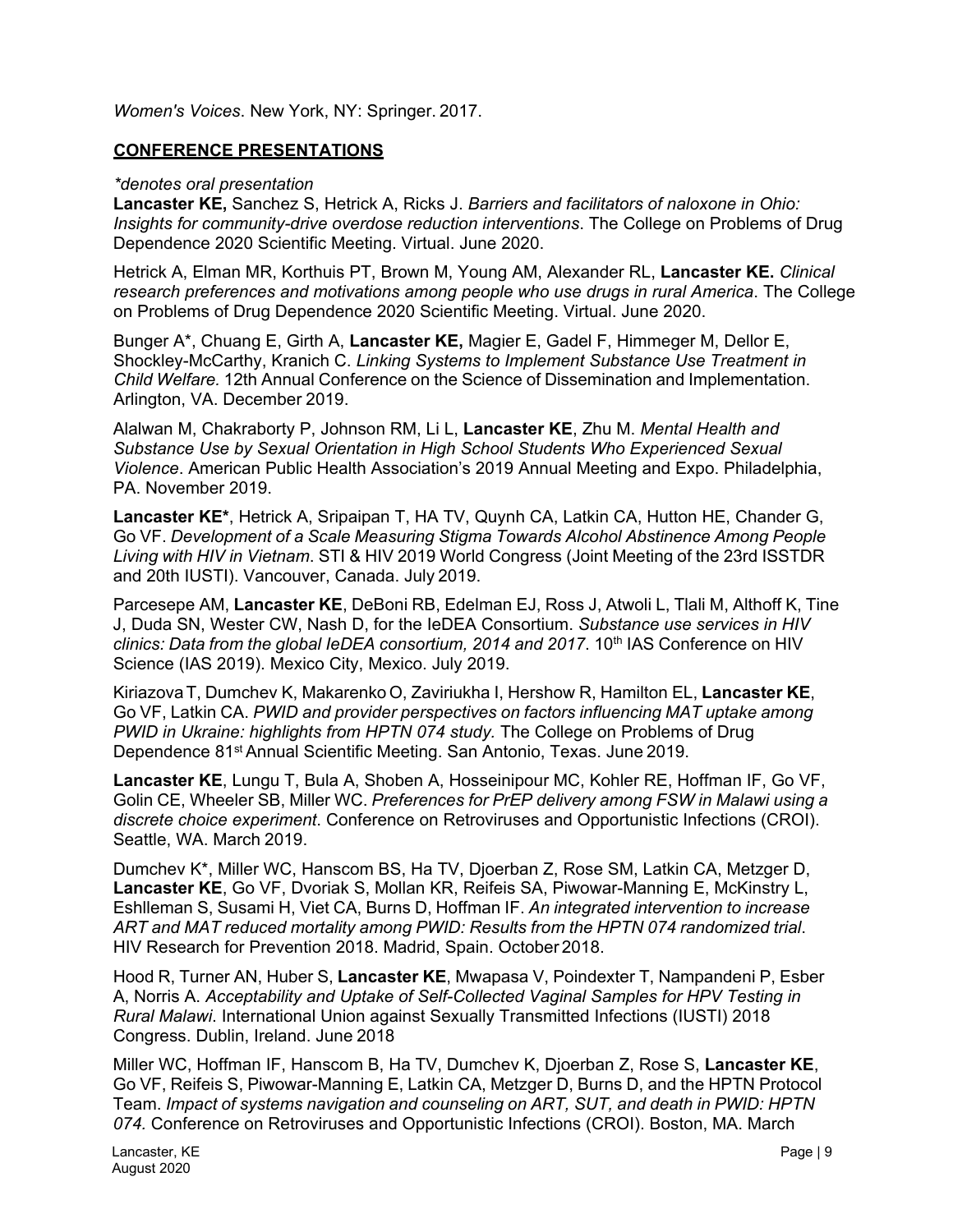2018.

Miller WC, Hoffman I, Rose S, Reifeis S, Hamilton EL, **Lancaster KE**, Hanscom B, Piwowar-Manning E, Duong BD, Dumchev K, Djoerban Z, Burns D, HPTN 074 Study Team. Regional differences in injection drug use behaviors: baseline results from the HPTN 074 vanguard HIV prevention trial. International AIDS Society Conference 2017. July 2017; Paris, France

**Lancaster KE**, Shea J, Bula A, Davis D, Dunda W, Kohler RE, Wheeler SB, Hosseinipour MC, Miller WC, Go VF, Lungu T\*. *"The drug will help protect my tomorrow": Awareness, willingness, and preferences to use pre-exposure prophylaxis (PrEP) among female sex workers in Lilongwe, Malawi*. 11th INTEREST Workshop. Lilongwe, Malawi. May 2017.

Muessig K, Zalla L, Emmanuel E, Bula A, Cloete A, Chilundo S, Sapalao P, Herce M, Miller W, **Lancaster KE**, Weir S. *Minimizing unintended risks of HIV-related programmatic mapping among key populations: introducing the mapping readiness assessment*. International AIDS Conference. Durban, South Africa. July 2016.

**Lancaster KE\***, Lungu T, Hosseinipour MC, Chadwick K, Dibb Z, Go VF, Pence BW, Powers KA, Hoffman IF, Miller WC. *Closing the gap: Integrating mobile HIV testing and point-of-care CD4 testing for timely identification of HIV-infected and ART-eligible venue-based female sex workers in Lilongwe, Malawi.* IAS Conference on HIV Pathogenesis, Treatment and Prevention (IAS). Vancouver, Canada. July 2015.

**Lancaster KE**, Lungu T, Hosseinipour MC, Chadwick K, Dibb Z, Go VF, Pence BW, Powers KA, Hoffman IF, Miller WC. *Engagement in the HIV care continuum among female sex workers in Lilongwe, Malawi.* Conference on Retroviruses and Opportunistic Infections (CROI). Seattle, WA. February 2015.

Herce ME, Mtande TK, Chimbwandira F, Mofolo I, Chingondole C, Rosenberg NE, **Lancaster KE**, Hosseinipour M, van der Horst C. *Option B+ Scale Up and Comprehensive PMTCT Service Delivery in Central Malawi.* Conference on Retroviruses and Opportunistic Infections (CROI). Seattle, WA. February 2015.

Herce M, **Lancaster KE**, Kumwenda W, Geldof M, Chingondole C, Mwafulirwa T, Mtande TK, Ollis S, Kamanga E, Besela P, Nkhata G, Gondwe C, Chimbatata J, Malenga R, Eliya H, Midian D, Hosseinipour M, Hoffman I, Martinson F, van der Horst C, Mitchell M, Routen T, Mofolo I. *Applying mHealth technology in rural African health centers to support prevention of mother-tochild transmission service delivery: A feasibility pilot from rural Dowa district, Malawi*. International AIDS Conference. Melbourne, Australia. July 2014.

**Lancaster KE,** Lippman S, Maman S, Kahn K, MacPhail C, and Pettifor A. *Hazardous alcohol consumption and sexual partner concurrency among adults in rural South Africa.* International Society for Sexually Transmitted Diseases Research (ISSTDR). Vienna, Austria. July 2013.

**Lancaster KE\***, Kwok C, Rinaldi A, Byamugisha J, Magwali T, Nyamapfeni P, Salata RA, and Morrison C. *Pregnancy outcome among HIV-infected women in Uganda and Zimbabwe.* 3rd International Workshop on HIV & Women. Toronto, Canada. January 2013.

Frew PM\*, del Rio C, Kuo I, O'Leary A, Chege W, Justman J, Golin CE, Haley DF, Root C, Waller H, Jones L, **Lancaster KE**, Amsterdam A, Lucas J, and Hodder SL for the HIV Prevention Trials Network Women's HIV SeroIncidence Study (ISIS) Team. *Multilevel determinants of women's HIV risk in the United States: Qualitative implications for intervention development from the HIV Prevention Trial Network's (HPTN) Women's HIV SeroIncidence Study (ISIS).* International AIDS Society (IAS). Rome, Italy. July2011.

Kuo I, O'Leary A, Justman J, Frew P, Golin CE, Haley DF, Amsterdam A, **Lancaster KE**, Waller H, Jones L, Lucas JP, Soto-Torres L and Hodder SL, for the HIV Prevention Trials Network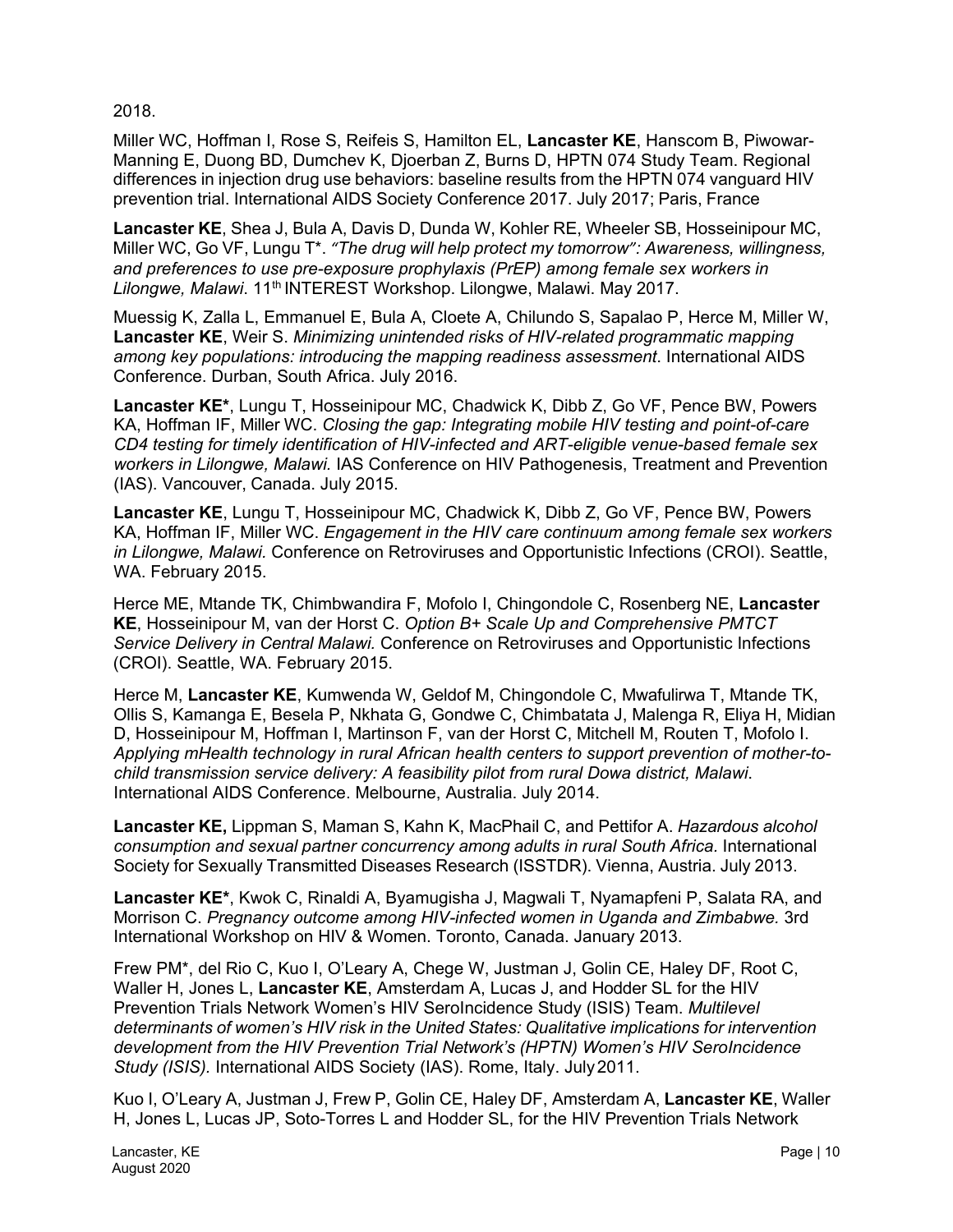(HPTN) Women's HIV SeroIncidence Study (ISIS) Team. *Condom use among U.S. women at high risk for HIV infection—implications for HIV prevention.* International AIDS Society (IAS). Rome, Italy. July 2011.

Golin C, Haley DF, Frew P, Kuo I, Soto-Torres L, Justman J, Waller H, Amola O, Jones L, Amsterdam A, Smith J, **Lancaster KE**, Lucas JP, O'Leary A and Hodder SL on behalf of the HIV Prevention Trials Network (HPTN) 064. HIV SeroIncidence (ISIS) Team, *Male attitudes toward HIV Testing among Men in 4 US Cities.* International AIDS Society (IAS). Rome, Italy. July 2011.

L'Engle K\*, Lanham M, **Lancaster KE.** *Qualitative testing of a theoretical model of partial protection, risk, and behavior related to voluntary medical male circumcision.* World Congress for Sexual Health. Glasgow, UK. June 2011.

**Lancaster KE**, Reddy EA Stout JE, Njau B, Morpeth SC, Tribble AC, Msuya L, Crump JA, Shao JF, Morrissey AB, Hamilton CD. *TB in HIV Infected and Uninfected Children and Adults: Effect of Sputum Quality on Microbiologic Diagnosis of Tuberculosis among Patients in Northern Tanzania*. International AIDS Conference. Vienna, Austria. July 2010

Reddy EA, **Lancaster KE**, Stout JE, Njau B, Morpeth SC, Tribble AC, Msuya L, Crump JA, Shao JF, Morrissey AB, Hamilton CD. *High Mortality among Patients with TB Symptoms at Healthcare Facilities in Moshi, Tanzania: Considerations for TB Diagnostics, Lung Health and Health Systems Strengthening*. American Thoracic Society International Conference. New Orleans, LA. May 2010

**Lancaster KE,** Perry S, Rabito, F. *Occupational exposures and blood lead levels of Latino migrant day laborers in New Orleans Post-Katrina*. University of Tulane Health Sciences Research Days. New Orleans, LA. February 2009.

Rabito FA\*, Holt EW, **Lancaster KE**. *The New Orleans Healthy Homes Project: Indoor allergen levels in a cross-sectional sample of New Orleans homes*. U.S. Department of Housing and Urban Development (U.S. HUD) Healthy Homes Conference. Baltimore, MD, September 2008.

# **TEACHING ACTIVITIES**

#### *Graduate Level Teaching*

- Spring 2020 **Primary Instructor**, PUBHEPI 7410 "Epidemiology II", College of Public Health, Ohio State University (4 credits). 39Students.
- Spring 2019 **Primary Instructor**, PUBHEPI 7410 "Epidemiology II", College of Public Health, Ohio State University (4 credits). 54Students.
- Autumn 2018 **Primary Instructor**, PUBHLTH 6000 "Introduction to Global Health", College of Public Health, Ohio State University (2 credits). 28 Students
- Spring 2018 **Primary Instructor**, PUBHEPI 7410 "Epidemiology II", College of Public Health, Ohio State University (4 credits). 48Students.

#### *Guest Lectures*

- Oct 2019 Presented "Sex work, substance use, and HIV in Malawi" to the Epidemiology graduate course PUBHEPI 6441 "Women's Health Issues" (taught by Dr. Ashley Felix), **Ohio State University**
- Mar 2017 Presented "Malawi HIV Epidemic: Key Populations and the Role of Substance Use" to the Epidemiology graduate course EPID 757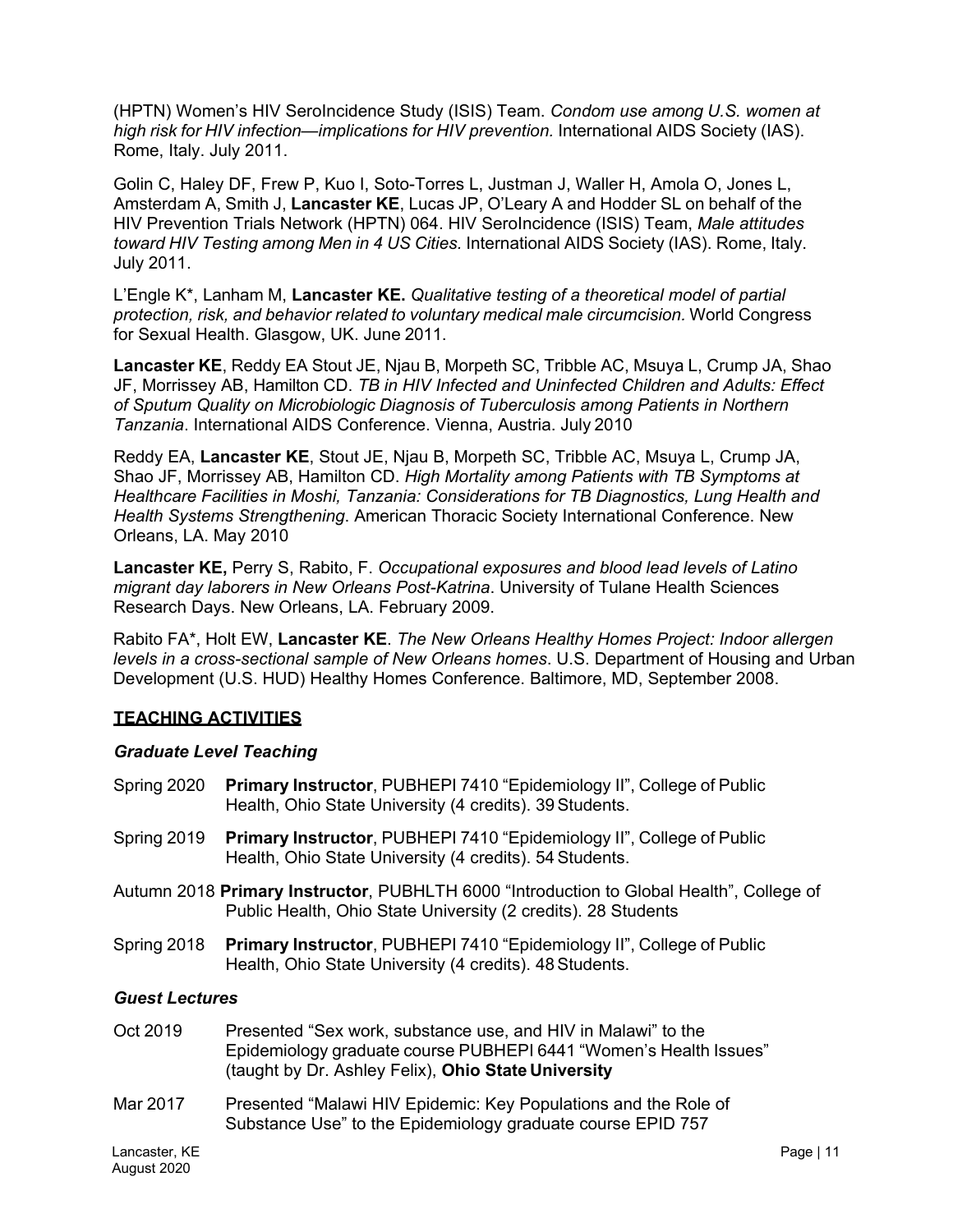"Epidemiology of HIV/AIDS in Developing Countries" (taught by Dr. Sharon Weir), **University of North Carolina at Chapel Hill**

- Apr 2016 Presented "Behavior and Infectious Diseases" to the Epidemiology graduate course EPID 755 "Infectious Disease Epidemiology" (taught by Dr. Audrey Pettifor), **University of North Carolina at Chapel Hill**
- Mar 2015 Presented "International Program Evaluation" to the Health Policy and Management graduate course HPM 472 "Program Evaluation in Health Care" (taught by Dr. Pam Silberman), **University of North Carolina at Chapel Hill**
- Sept 2012 Presented "Etiology and Causality" to the Epidemiology graduate course EPID 711, PUBH 760 "Clinical Measurement and Evaluation" (taught by Dr. William Miller). **University of North Carolina at Chapel Hill**.

# **INVITED ORAL PRESENTATIONS, SEMINARS, AND PANELS**

- April 2020 Presented "Inclusive research with people who use drugs" at the **Center for Clinical and Translational Science** at The Ohio State University, Columbus, OH
- Oct 2019 Presented "Improving the health of those most vulnerable: Addressing Substance Use and Infectious Disease" at the **Institute for Population Research** at The Ohio State University, Columbus, OH
- Jun 2019 Presented "Achieving Viral Suppression Among PWID" at the **HPTN Community Working Group Plenary**, Washington, DC
- Dec 2018 Panel Member, NIDA Cohorts/C3PNO Annual Meeting, **National Institute of Drug Abuse**, Rockville, MD
- Mar 2018 Presented "My (Global) Public Health Journey" at the **Center of Science and Industry** in Columbus, OH
- Oct 2017 Presented "Substance use among women in Appalachia "at **The Ohio State University's Center for Women's Health** in Columbus, OH
- Feb 2016 Presented "PrEP for Key Populations Uptake Toolkit" to the OPTIONS Consortium at **FHI 360** in Durham, NC
- May 2015 Presented "The HIV care continuum among female sex workers, a key population in Lilongwe, Malawi" at the **UNC Institute for Global Health and Infectious Disease, Division of Infectious Diseases, and Center for AIDS Research Friday Morning Conference** in Chapel Hill, NC
- Mar 2015 Presented "A Lilongwe from Home: HIV Research and Training in Malawi" at the **6th Annual Consortium of Universities for Global Health** in Boston, MA
- Mar 2015 Presented "LINKAGES: New Biomarker Tools for Measuring Viral Load and CD4" to the LINKAGES Technical Advisory Group at **FHI 360** in Washington, DC
- Apr 2014 Presented "Alcohol use disorders and HIV spectrum of care among female sex works in Malawi" at the work in progress meeting at **UNC Project-Malawi** in Lilongwe, Malawi
- Jul 2011 Presented "On the Road Again: Concurrency and Condom Use among Ugandan Truck Drivers" at **FHI 360** in Durham, NC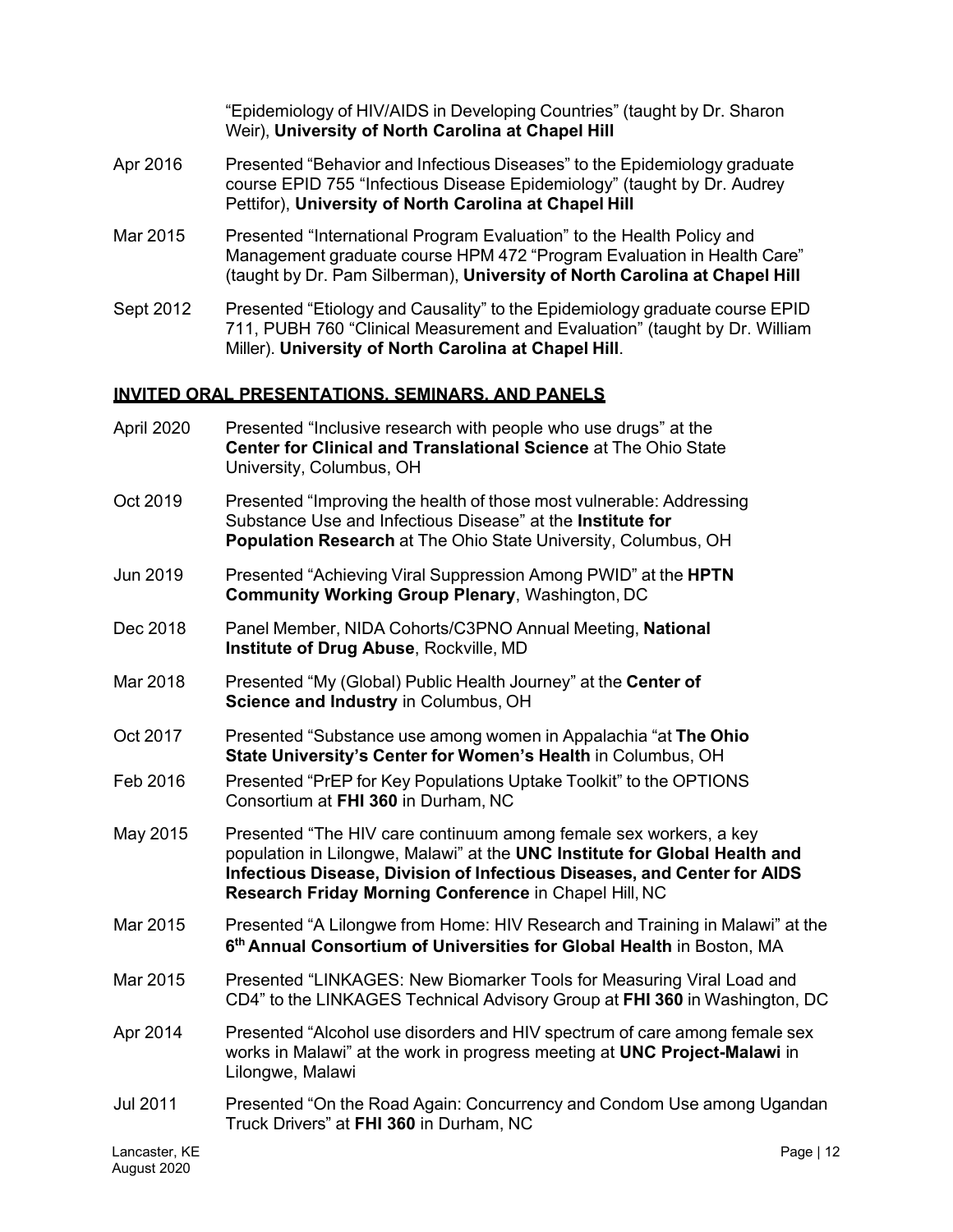Jul 2010 Presented "Beginnings of a Global Health Research Fellow" at **FHI 360** in Durham, NC

# **TRAININGS**

- Jan 2016 Trainer, Reducing hazardous alcohol use and HIV viral load: a randomized control trial in antiretroviral clinics in Vietnam (REDART), cognitive interviewing, study intervention, and assessment training(Vietnam)
- Apr 2015 Trainer: Integrated treatment and prevention for people who inject drugs: A vanguard study for a network-based randomized HIV prevention trial comparing an integrated intervention including supported antiretroviral therapy to the standard of care (HPTN 074), protocol and intervention training (Indonesia)
- Jan 2015 Trainer, Integrated treatment and prevention for people who inject drugs: A vanguard study for a network-based randomized HIV prevention trial comparing an integrated intervention including supported antiretroviral therapy to the standard of care (HPTN 074), protocol and intervention training (Vietnam)
- Sept 2014 Trainer, "Introduction to Qualitative Research: Interviewer Skills", Theatre for a Change Learning Days (Malawi)
- May 2014 Trainer, Alcohol use disorders and HIV spectrum of care among female sex works in Malawi, protocol training (Malawi)
- Mar 2011 Trainer, HPTN 064: The Women's HIV SeroIncidence Study (ISIS), qualitative Analysis Workshop (Durham, NC)
- Feb 2010 Trainer, Community Perceptions of a Potential Malaria Vaccine, protocol training (Burkina Faso, Mozambique)
- Nov 2009 Trainer, HPTN 064: The Women's HIV SeroIncidence Study (ISIS), recruitment and retention training (Newark, NJ, Bronx, NYC, Harlem, NYC)

#### **MANUALS AND REPORTS**

**Lancaster KE**, Herce M, Muessig K, Weir S. *Manual for Utilizing Dried Blood Spots to Describe the HIV Care Continuum among Key Populations.* March 2015.

Muessig K, Weir S, **Lancaster KE**, Herce M, Miller WM, Harris MS. Programmatic Mapping Readiness Assessment for use with Key Populations. July 2015

Latkin C, Zelaya C, **Lancaster KE**, Tobin K. *Intervention Manual: A research guide for counselors and system navigators conducting the intervention for HIV Prevention Trials Network 074*. January 2015

**Lancaster KE**, Guest G. *Technical Report of Community Perceptions of a Potential Malaria Vaccine in Mozambique.* December 2011

Family Health International, contributing author*. Oral Contraception in Uttar Pradesh.* January 2010

#### **RESEARCH SUPPORT**

#### *Ongoing Research Support*

1 K01 DA048174 Lancaster (PI) 03/2019 – 02/2024 *The role of injection partnerships and preferences for reducing HCV risk: Giving a voice to young*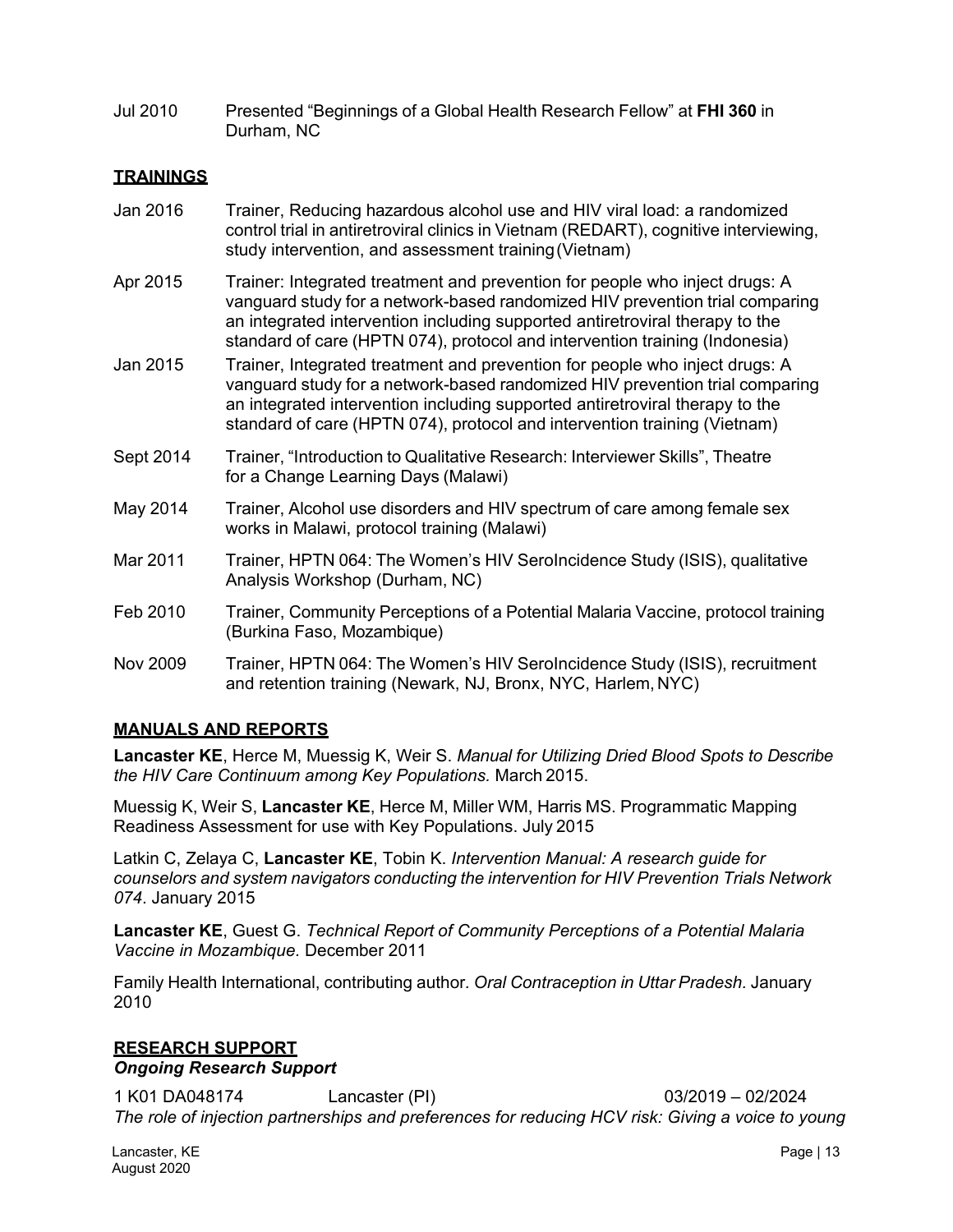#### *women in rural Appalachia*

Hepatitis C virus is dramatically rising in rural Appalachia, placing young women who inject drugs at risk within their injection partnerships. Using a mixed-methods approach, the proposed project will 1) examine factors within injection partnerships that influence HCV risk and 2) measure preferences for obtaining services that reduce HCV risk among young women who inject drugs. The proposed training will enhance the skills needed for the applicant to become an independent investigator capable of securing R01 funding from NIDA and making a significant contribution to the field of substance use and blood-borne infections among women in underserved areas. Role: Principal Investigator

Source: NIDA

1U01TR002631 Korthuis/Young (MPIs) 10/2018 – 09/2023

*Peer-based Retention Of people who Use Drugs in Rural Research (PROUD-R2)* The Peer-based Retention Of people who Use Drugs in Rural Research (PROUD-R2) study tests strategies to improve retention of PWUD in research in rural communities, and fosters facilitation of rural participants into clinical trials. This study leverages the national Rural Opioids Initiative infrastructure in Oregon and Appalachian Kentucky and Ohio—a multi-state consortium studying access to care and prevention of overdose and infectious consequences of opioid use in rural America.

Role: OSU Administrative Principal Investigator Source: NCATS

1R01DA047876 Go/Miller (MPIs) 09/2018 – 06/2023 *Scaling up HPTN 074: A Cluster Randomized Implementation Trial of an Evidence-Based Intervention for Antiretroviral Therapy for PWID in Vietnam*

This study will compare two implementation strategies for systems navigation and psychosocial counseling (SNaP)—both are based on the concept of Intervention Mapping. Upon completion, this study will provide guidance for the global implementation of the HPTN 074 intervention, SNaP, as well as other EBI. Importantly, this guidance will not depend on the superiority of TIM relative to IM, but will be informative with a positive or a negative comparison. With this information and guidance, the success of HPTN 074 will be replicable worldwide. Role: Co-Investigator

Source: NIDA

(Yotebieng) 07/2016 – 06/2021 (Prime PI: Anastos)

*Prime application submitted to NIAID by Yeshiva in response to RFA-AI-15-017 Central Africa International Epidemiologic Databases to Evaluate AIDS (CA-IeDEA)* This the competitive renewal of the IeDEA Central Africa Region, a multi-partner, multi-center project that will combine data on cohorts of patients receiving HIV care and treatment in the Central Africa region. Role: Co-Investigator

Source: NIAID

# UG3DA044822 Go/Miller (MPIs) 06/2017-05/2022

*Implementing a Community-Based Response to the Opioid Epidemic in Rural Ohio* The study will develop and implement a service delivery plan for evidence-based interventions (EBI) that can be scaled up in rural Ohio as well as other rural areas in the US experiencing opioid epidemics. In phase I (UG3), we will use a mixed methods approach to assess the sociocultural and political context of the epidemic across multiple levels, including agencies, health care and service providers, and people who inject opioids, in rural Appalachia. Building on this data, we will identify service gaps and work closely with key community stakeholders to build consensus around and prioritize the most relevant, feasible and acceptable implementation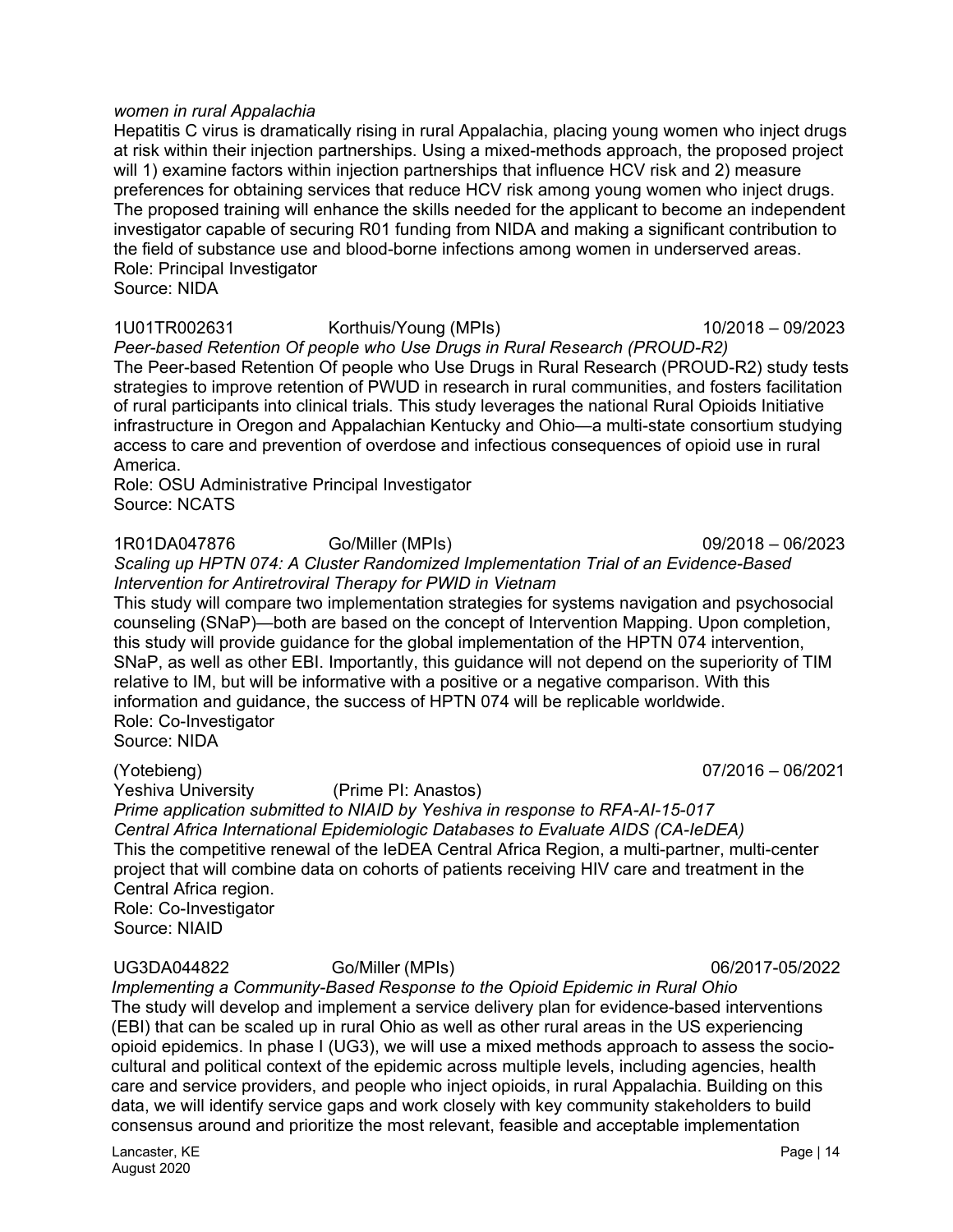strategies to deliver EBI. In Phase II (UH3), we will implement, monitor and adapt our service delivery plan for opioid injectors. Role: Co-Investigator Source: NIDA

R34DA046913 Bunger (PI) 07/2019-05/2022 *Collaborating to implement cross-system interventions in child welfare and substance use* This study begins to address this goal by developing a multifaceted and feasible decision support guide for collaborative strategy selection for executive leaders. To do so, we will conduct a multisite longitudinal, mixed methods study that builds on the Ohio START project, a naturally occurring implementation initiative in 17 predominantly rural southern-Ohio counties funded by the Ohio Attorney General's Office. Role: Co-Investigator

Source: NIDA

#### *Completed Research Support*

Opioid Innovation Fund Lancaster/Ricks (Co-PIs) 03/2018-04/2020 *Development of a Community and Social Network-Based Campaign to Reduce Opioid-Related Stigma and Overdose*

The objective of this project is to use mixed methods for developing a bold and clear community and social network-based opioid overdose reversal campaign within Central Ohio. Role: Co-Principal Investigator

Source: Ohio State University

Opioid Innovation Fund Mengo/Yoon (Co-PIs) 03/2018-04/2020 *Building recommended practices for working with domestic violence survivors who use opioids in residential services: A community engagement approach*

Our interdisciplinary research team, in collaboration with the Ohio Domestic Violence Network (ODVN)—the federally recognized statewide coalition of Ohio's 72 DV service providers—is proposing a needs assessment-planning project to address opioid issues in service provision. Role: Co-Investigator

Source: Ohio State University

5R01AI114320-02 Miller (PI) 08/2015-07/2019 *Reaching unaware sexual and social contacts to interrupt ongoing HIV transmission* The primary purpose of this research is to assess the benefit of an "unaware intervention package" for identifying high risk persons who are unaware of their HIV infection status. This intervention package includes screening for acute HIV infection, contract sexual partner referral, and peer referral. Role: Investigator Source: NIAID

NIH/HPTN, NIDA, NIAID Miller/Hoffman (MPIs) 08/2012-11/2018 *Integrated treatment and prevention for people who inject drugs: A vanguard study for a network-based randomized HIV prevention trial comparing an integrated intervention including supported antiretroviral therapy to the standard of care (HPTN074)*

This study will assess the feasibility of facilitated HIV care and treatment for injecting drug users and the potential for an impact on HIV prevention through treatment. Role: Protocol Team Member and Interventionist Source: NIH/HPTN, NIDA, NIAID

Lancaster, KE Page | 15 August 2020 Supplement to NIAID U01AI096299 Yotebieng (PI) 07/2017-06/2018 *Pregnancy outcomes and long-term clinical outcomes among HIV-exposed uninfected children in*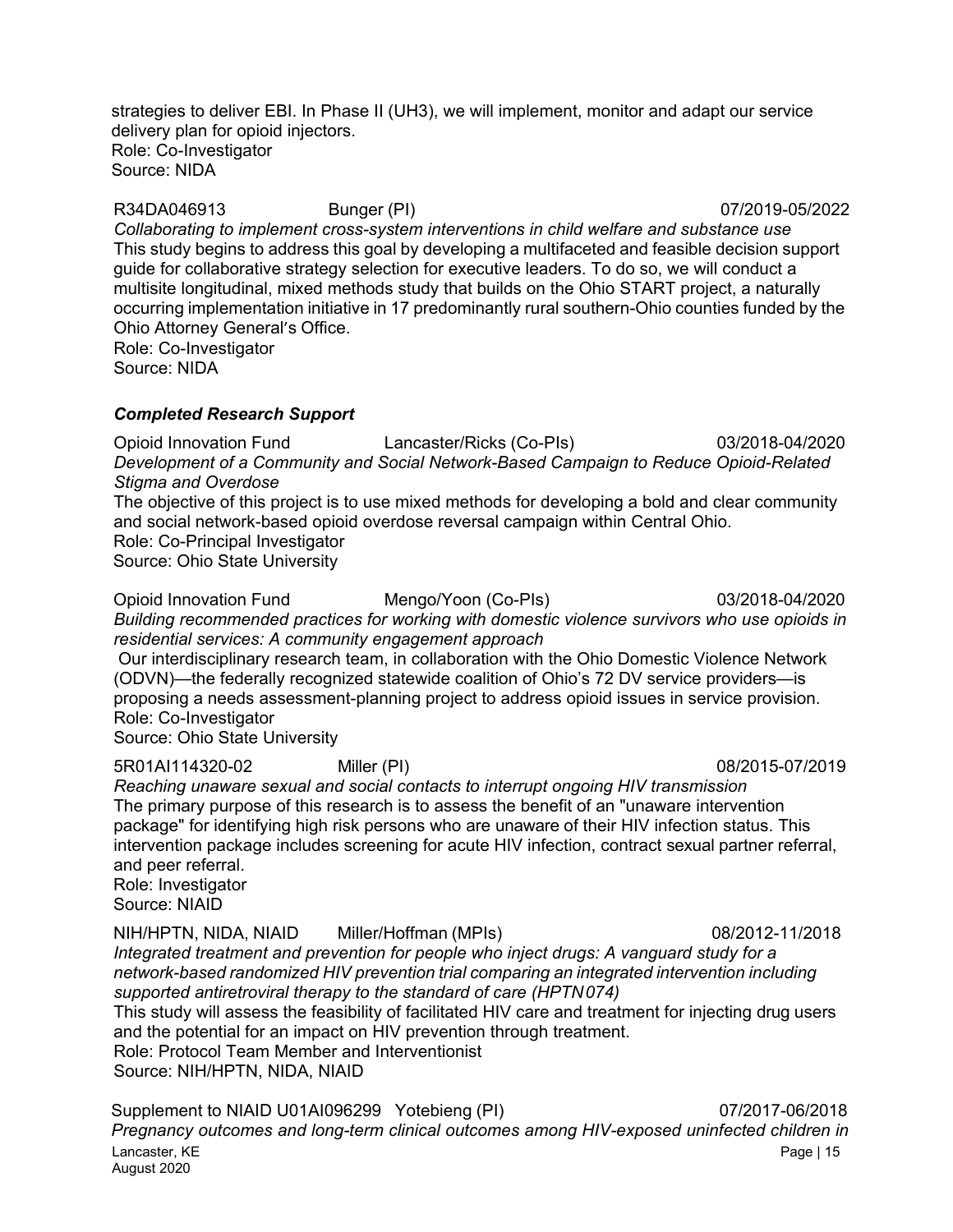#### *the option B/B+ area*

This is a supplement from NICHD aiming at establishing a routine data collection system on HIVexposed uninfected and HIV unexposed children born after November 2010 in 10 health facilities in Rwanda, to study the potential impact of HIV and antiretroviral therapy in-utero and during breastfeeding exposure on child development outcomes. The supplement is renewable depending on results.

Role: Investigator

P30 AI50410 Lancaster (sub-award PI) 02/2016-12/2017 *Assessing preferences for optimizing PrEP uptake among female sex workers in Malawi—a discrete choice experiment*

This is a developmental proposal to examine preferences, attitudes, and acceptability of existing, and hypothetical, attributes of PrEP uptake and adherence for female sex workers in Malawi. This study will provide the evidence necessary to support the development of an R01 trial evaluating an implementation intervention to enhance PrEP uptake and adherence among HIV-uninfected FSW in Malawi.

Role: Principal Investigator

Source: Center for AIDS Research (Developmental Award)

5R01DK108424 Cohen (PI) 08/2016-07/2017

# *The Compartmental Biology of HIV in the Male Genital Tract*

Work by our group and others has shown that antiretroviral treatment reduces the concentration of HIV in semen, and-accordingly-treated people are less contagious. However, even with treatment HIV RNA can be recovered from seminal plasma and HIV DNA from seminal cells. This study seeks to understand "residual shedding" of HIV so as to determine ongoing potential for HIV transmission, and to develop strategies to eliminate HIV from the male genital tract. We plan to better understand the pharmacology of ART in the male genital tract, to study virus shed in spite of treatment, and the conditions (factors) in semen that appear to permit HIV detection. We hope these results will determine the basis for "residualshedding."

Role: Investigator Source: NIDDKD

US Agency for International Development Weir (subcontract-PI) 08/2015-07/2017 *LINKAGES*

Linkages across the Continuum of HIV Services for Key Populations Affected by HIV Project (LINKAGES) is a five-year cooperative agreement funded by the U.S. President's Emergency Plan for AIDS Relief. The purpose is to conduct a range of activities to reduce HIV transmission among key populations — sex workers, men who have sex with men, transgender persons and people who inject drugs — and to improve their enrollment and retention in care. Role: Epidemiologist and Malawi Technical Advisor Source: USAID

T32 AI 07001-34 Miller (PI) 08/2014-08/2015

*Training in Sexually Transmitted Diseases and HIV Training Grant* This was funding to support the conduct of interdisciplinary STD/HIV research and to facilitate professional growth and development to ensure academic and researchsuccess. Role: Predoctoral Trainee Source: NIAID

Lancaster, KE Page | 16 August 2020 R25 TW009340 Van Der Horst (PI) 08/2013-08/2014 *UNC Hopkins Morehouse Tulane Fogarty Global Health Fellows Program* Partnership among UNC-CH, JHU, Morehouse and Tulane to provide training in global health research in 17 international sites in Africa (Ghana, Malawi, South Africa (2), Swaziland, Uganda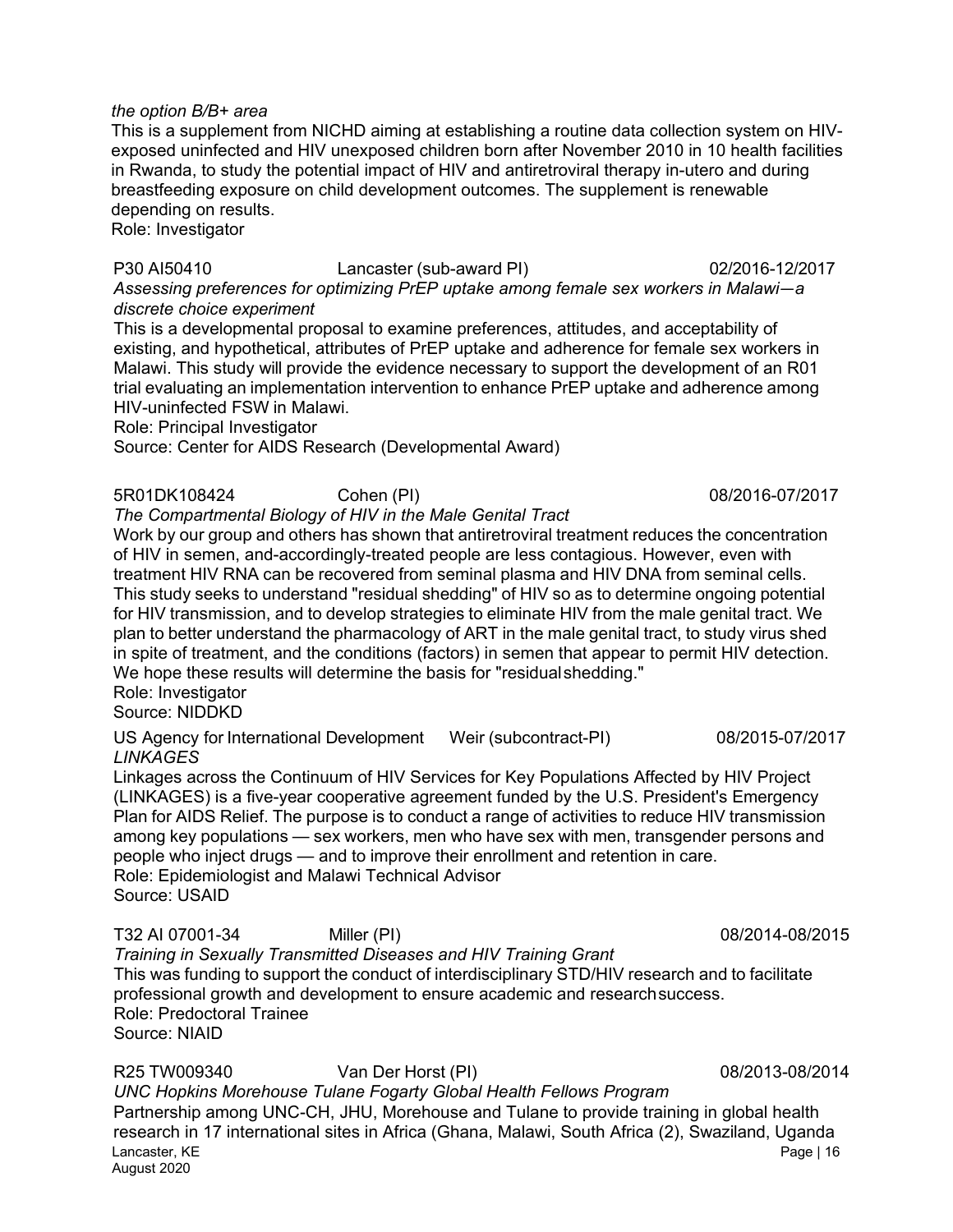(2), Zambia), Asia (Bangladesh, China (3), India, Thailand) and South America (Argentina, Brazil, Peru) in broad array of communicable and non-diseases. Role: Pre-doctoral Global Health Fellow Source: FIC

5R01MH087118-02 Pettifor (PI) 08/2011-05/2012 *Effects of Cash Transfer and Community Mobilization in Young South African Women* The objective is to determine the effect of an innovative, multi-level HIV prevention intervention that will jointly address both structural and social factors that contribute to young women's increased vulnerability to HIV. Families of young women will be provided with cash transfers conditional on the young women attending school with the goal of reducing the young women's HIV risk by keeping her in school by improving her family's economic resources (structural factors). Role: Research Assistant

Source: NIMH

# **ADVISING**

# *Doctoral Dissertation Committee Chair*

Angela Hetrick (EPID, Current)

# *Masters Advisor and Thesis Chair*

Jennifer Van Dine (EPID, Graduated, May 2019) Avery Pasch (EPID, Graduated, May 2020) Nicole Reisman (EPID, Graduated May 2020) Nick Fowles (MPH-PEP, Graduated August 2020)

# *Doctoral Dissertation Committee Membership*

Rebecca Cash (EPID, Graduated December 2019) Christian Mpody (EPID, Graduated May 2020) Jane Chen (University of North Carolina, EPID, Graduated, August 2020) Vanessa Dickerman (EPID, Current) Dan Brook (EPID, Current) Kathryn Krupsky (EPID, Current) Allison Glasser (HBHP, Current) Trevor Moffitt (HBHP, Current)

# *Masters Thesis Committee Membership*

Sarah Perry (EPID, Graduated, May 2018) Carly Tomko (HBHP, Graduated, May 2018) Corrine Hendrock (EPID, Graduated, May 2019) Kayleigh Humphries (EPID, Graduated, May 2019) Salome Kiduko (EPID, Graduated, December 2019) Hannah Piscalko (EPID, Graduated, May 2020)

# *Undergraduate Honors Thesis Advisor*

Abby Rinderle (PH, Graduated, May 2020)

# **PROFESSIONAL SERVICE**

# *University-level Service*

2017-present Co-Chair of PhD and MS Epidemiology Admission Committee,OSU